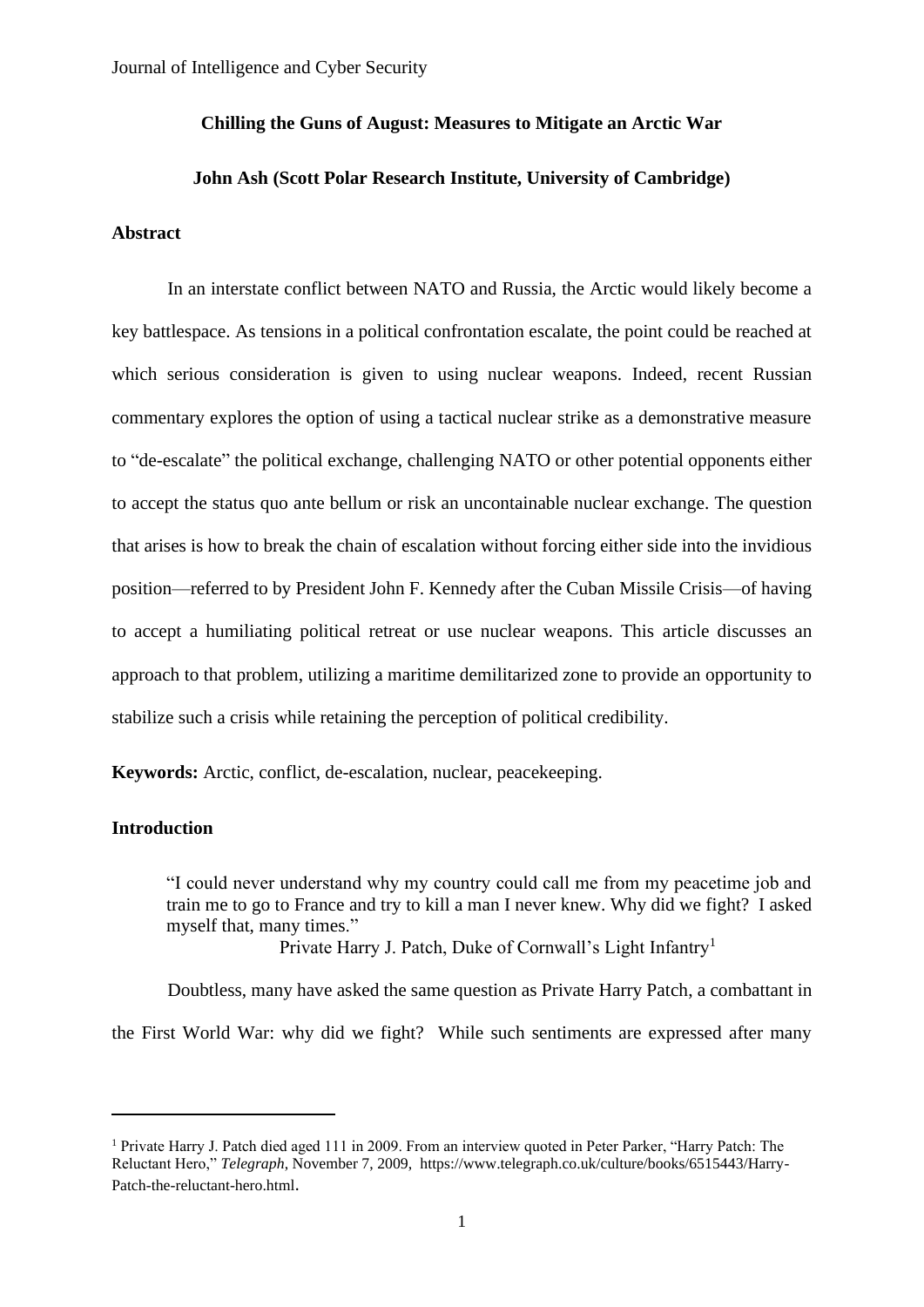conflicts, the First World War is especially poignant because its initiation followed a course that was neither accidental nor inevitable (Read 2015). Consequently, the massive loss of life is all the more tragic. It was a conflict that gave rise to one of the most celebrated historical analyses of a fatally flawed decision process: Barbara Tuchman's *The Guns of August* (Tuchman 1962). <sup>2</sup> Tuchman's study of the circumstances leading to the First World War is a work that has influenced politicians and academics alike. The analysis has engendered the development of rival theoretical explanations of politico-military decisions, and our understanding of the limitations of polities in international relations is the richer for it.

However the validity of Tuchman's findings is viewed, one of the most interesting aspects of the work is the influence it had on President John F. Kennedy, one of the principal actors in the Cuban Missile Crisis. He had a particular concern regarding the escalatory capacity of international incidents and was impressed by Tuchman's analysis to the point of enjoining senior staff to read the book (Dobbs 2008). The Cuban confrontation, one of the closest times the world has come to provoking a global nuclear exchange, $3$  was solved with limited bloodshed, and we may infer that in some respects at least, the president was influenced in his decision-making by the tragic errors of 1914. Having overcome perhaps the greatest trial of his presidency, John Kennedy bestowed on history the following lesson:

[N]uclear powers must avert those confrontations which bring an adversary to a choice of either a humiliating retreat or a nuclear war.<sup>4</sup>

This advice remains pertinent today for the preservation of peace in one of the oldest battlespaces on the planet: the Arctic. Indeed, the geopolitical effects of climate change,

<sup>2</sup> Also published as *August 1914*.

<sup>&</sup>lt;sup>3</sup> For an outline of this, plus three other nuclear near-miss incidents, see Geoffrey Forden, "Reducing a Common Danger: Improving Russia's Early-Warning System," Cato Institute, Policy Analysis Paper no. 399, May 3, 2001, https://www.cato.org/publications/policy-analysis/reducing-common-danger-improving-russias-earlywarningsystem.

<sup>4</sup> John F. Kennedy, "Commencement Address at American University, Washington, D.C.," June 10, 1963, John F. Kennedy Presidential Library and Museum, https://www.jfklibrary.org/archives/other-resources/john-fkennedy-speeches/american-university-19630610.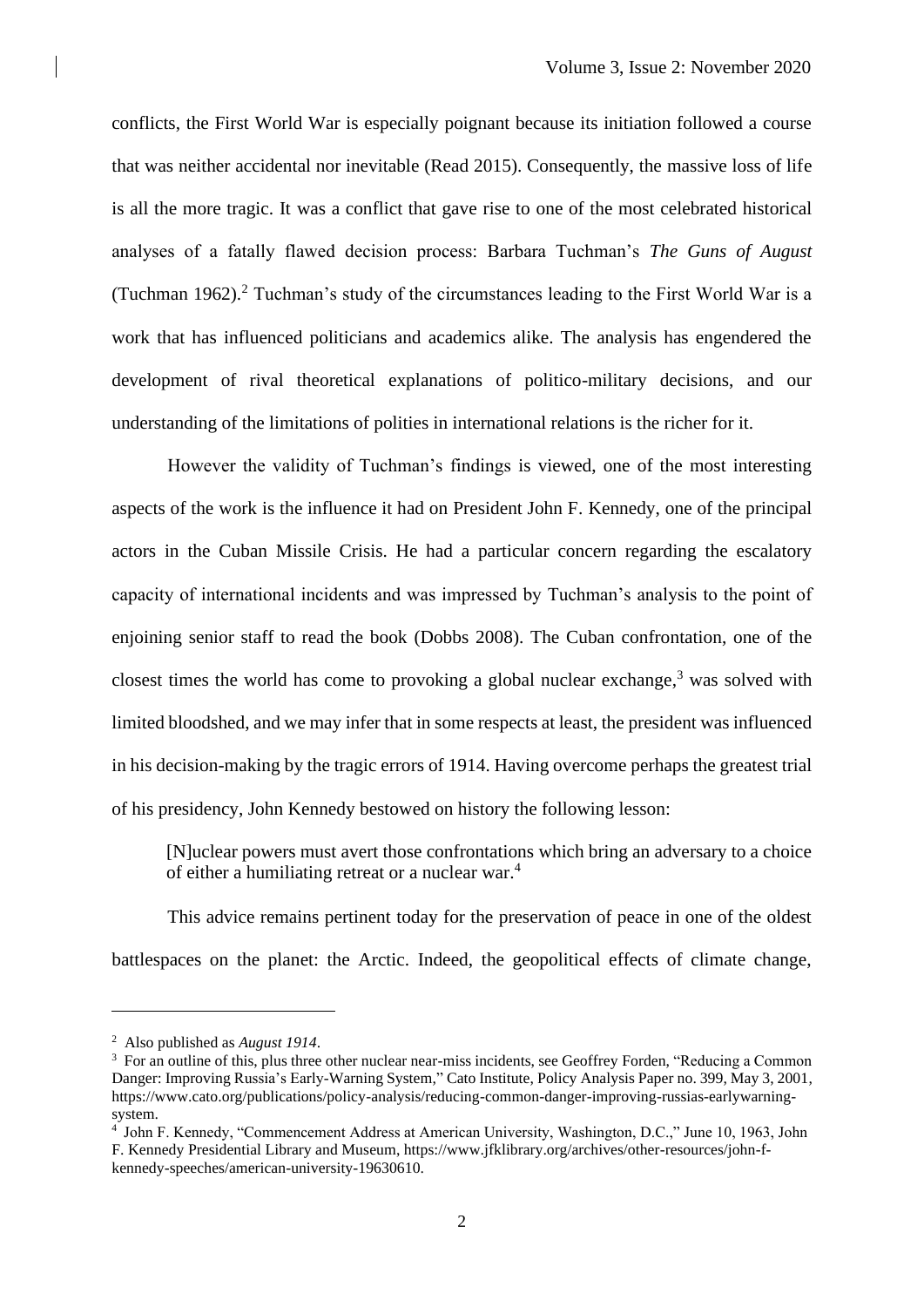### Journal of Intelligence and Cyber Security

particularly as they impact the Arctic, render the injunction all the more significant. It is the aim of this article to explore the application of a maritime demilitarized zone (DMZ) as a strategy for stabilizing an interstate conflict in the Arctic and averting a situation in which such a political dilemma arises again. In this context, it is worth noting the comments of General Sir Nick Carter, Chief of the Defence Staff, UK Ministry of Defence in his address to the Royal United Services Institute on Dec 1, 2018:

I don't think that anyone wants war in the traditional definition of the term, but I do think there is a serious risk of inadvertent escalation leading to miscalculation.

It is precisely this risk of inadvertent escalation, 5 as experienced by a previous generation in the First World War, 6 and the dilemma of nuclear confrontation to which escalation may lead, that the measures proposed in this article aim to mitigate. If nothing else, there is a duty to consider how best to avoid repeating the tragic events of history.

## **The Arctic as a Conflict Environment**

The Arctic is a scene of violent conflict that may be traced to ancient times (Ash 2016 and citations therein). Archaeological remains dated to the fourteenth century have been discovered in Arctic Canada, revealing the massacre of at least thirty-five people (Melbye and Fairgrieve 1994). In 1693, during the Nine Years' War,<sup>7</sup> Treurenberg Bay (now Sorgfjord) in Svalbard saw a sea battle between two French warships and forty Dutch whaling vessels. Thirteen Dutch ships were captured, the others escaped (Conway 1906). Ernest Burch (2007) reports ambushes, raids, and battles conducted by indigenous peoples in Western Alaska during the early contact period (c.1775–1850). In the eighteenth century, the Chukchi resisted the

comprehensive listing of the literature examining the outbreak of the First World War may be found in Morgan et al., *Dangerous Thresholds*, 7.

<sup>&</sup>lt;sup>5</sup> In this article, the term escalation will be defined "an increase in the intensity or scope of conflict that crosses threshold(s) considered significant by one or more of the participants." The definition follows Forrest E. Morgan et. al., *Dangerous Thresholds: Managing Escalation in the 21st Century* (Santa Monica CA: Rand Corporation, 2008), xi.

<sup>6</sup> In addition to Barbara Tuchman, *The Guns of August (August 1914)* (London: Constable, 1962), a

<sup>7</sup> Also known as the War of the Grand Alliance.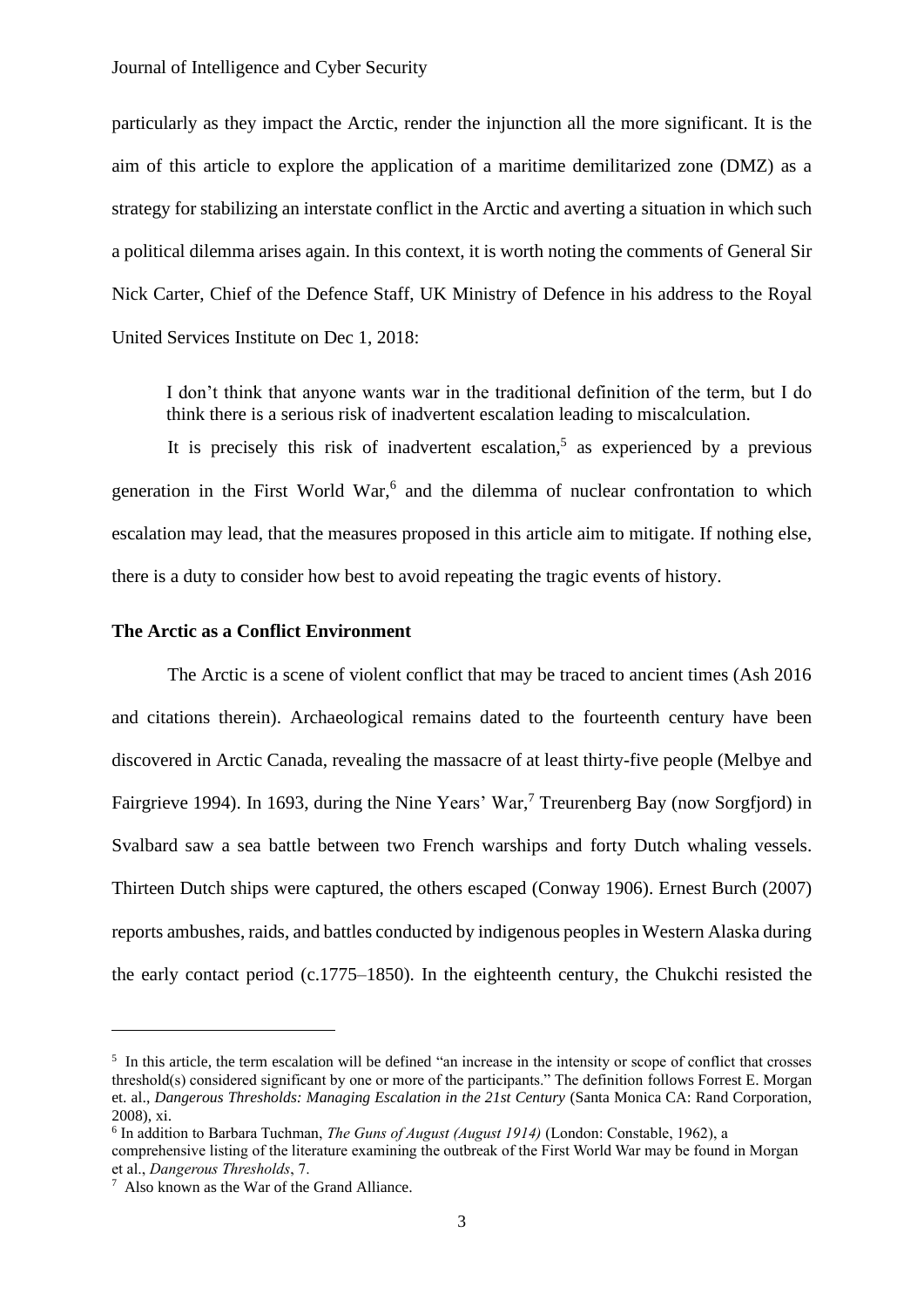forces of imperial Russia (Forsyth 1992), while the nineteenth century witnessed the intrusion of the American Civil War into the polar north, when the confederate raider CSS *Shenandoah* attacked Union vessels in the Bering Sea (Baldwin and Powers 2007). For its part, the twentieth century was also a time of intense state violence, with some clashes of the Winter War between Finland and the Soviet Union (1939–1940) and battles of the Second World War taking place in the Arctic (Gregory 1989). Given the history of interstate conflict in the Arctic, it is hardly surprising that as climate change modifies the physical and biological environment, there has been concern that violent disputes may occur.

The change in the global climate has been particularly evident in the Arctic. The rate of change is reported as more than twice that of other areas on the planet (IPCC 2019), and much has been said of the beneficial aspects of that transformation, especially the economic effects. One of the initial reactions to evidence of ice ablation was a concern that increased accessibility might promote oil exploration and interstate conflict arising from unresolved maritime claims. In reality, world oil price has dominated the agenda. With a typical Arctic production cost of seventy-five dollars per barrel,<sup>8</sup> recently reported to be the most expensive in the world, companies have walked away from exploration projects. Moreover, while some forms of Arctic oil development may be aided by reduced sea ice, others are not. Shore-fast ice may actually be beneficial because roads can be constructed on it. On land, frozen ground aids the placement of modular oil rigs for a similar reason, while a melted permafrost surface impedes transportation and in the case of the United States at least, brings legal restrictions on drilling operations.

<sup>8</sup> Deloitte, "Crude Awakening," https://www2.deloitte.com/uk/en/pages/energy-and-resources/articles/crudeawakening.html.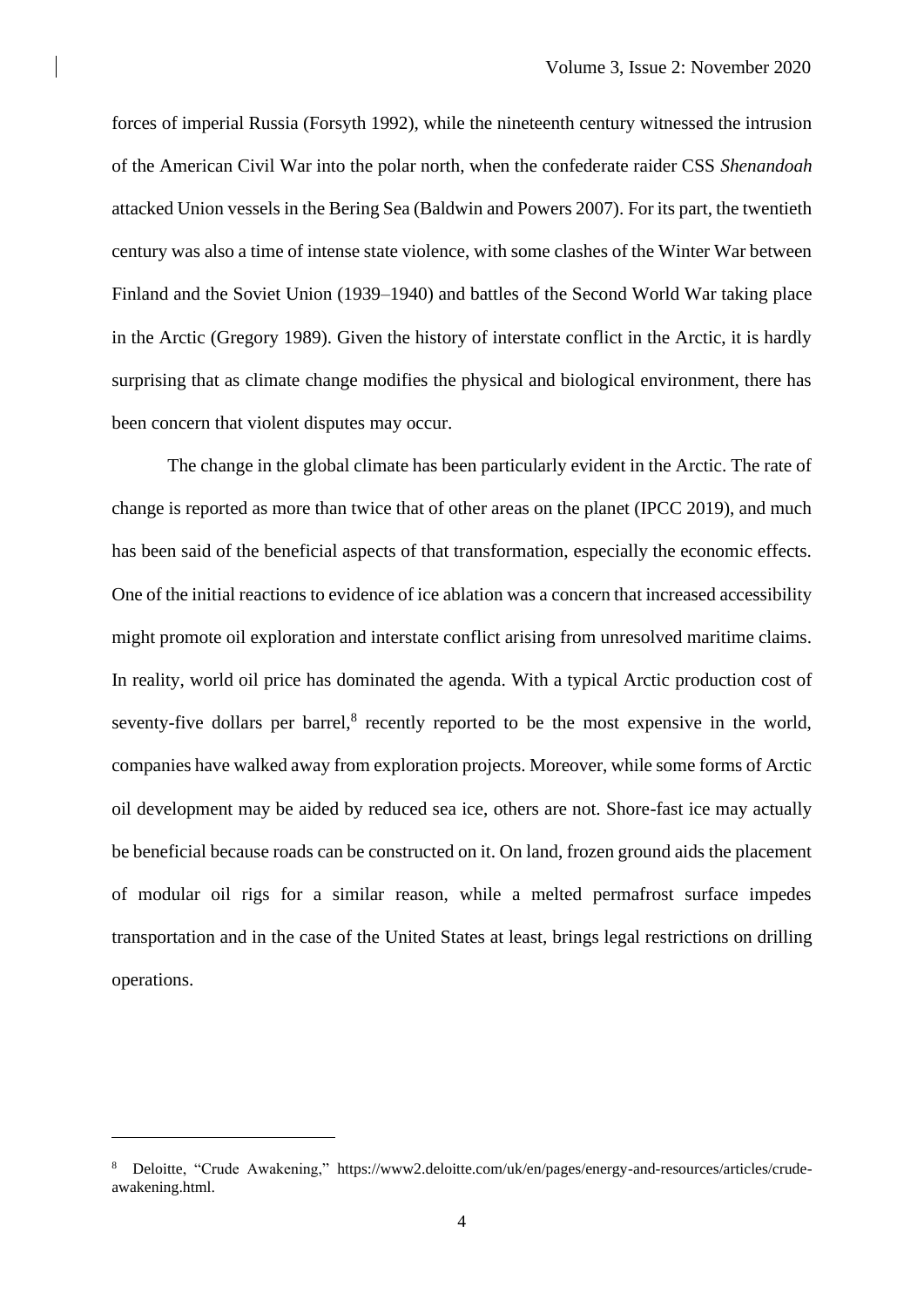In addition to the economic considerations, Arctic nations, specifically the Arctic Five,<sup>9</sup> have given a clear statement that they will govern the maritime Arctic in accordance with the provisions of UNCLOS (Arctic Council Conference 2008). While there remain unresolved issues, there has been significant political progress in the Arctic. The only terrestrial sovereignty issue concerns Hans Island, a piece of land with an areal extent of only 1.3 km,<sup>2</sup> that lies between Canada and Greenland in the Nares Strait (Hornackova 2018; Lajeunesse and Exner-Pirot 2018). Although a final resolution has yet to be determined, it has been the subject of humorous comment for some time, referred to by some as the "Whisky War" due to the practice by the rival nations of leaving a bottle of spirits for each other when their government personnel replace the flag with their own (Hornackova 2018). More serious are the maritime disputes, although their potential for development into full-scale conflict is questioned (Åtland 2013; Kříž and Chrášťanský 2012). Indeed, one of the longest running, and most significant for this study, that between Norway and Russia in the Barents Sea, was resolved by treaty in 2010.<sup>10</sup> The others, such as those between Canada and the United States, are generally the subject of either diplomatic action or negotiation, as in the case of maritime claims in the region of the North Pole, with applications made formally to the UN Commission on the Limits of the Continental Shelf (CLCS).

Given this prevailing atmosphere of peaceful coexistence and cooperation in the Arctic, what conflict risk remains? There are certainly risks at the nonstate levels, including insurgency and violence arising from Illegal, Unreported, and Unregulated (IUU) fishing (see Ash 2016, and citations therein). We may then also distinguish between enforcement actions taken by a coastal state against individual fishing vessels, and a second situation, in which

<sup>&</sup>lt;sup>9</sup> Those nations that have coastline immediately surrounding the Arctic Ocean: Canada, Denmark (for Greenland), Norway, Russia, and the United States.

<sup>&</sup>lt;sup>10</sup> "Treaty between the Kingdom of Norway and the Russian Federation concerning Maritime Delimitation and Cooperation in the Barents Sea and the Arctic Ocean, done at Murmansk on September 15, 2010." https://www.regjeringen.no/globalassets/upload/ud/vedlegg/folkerett/avtale\_engelsk.pdf.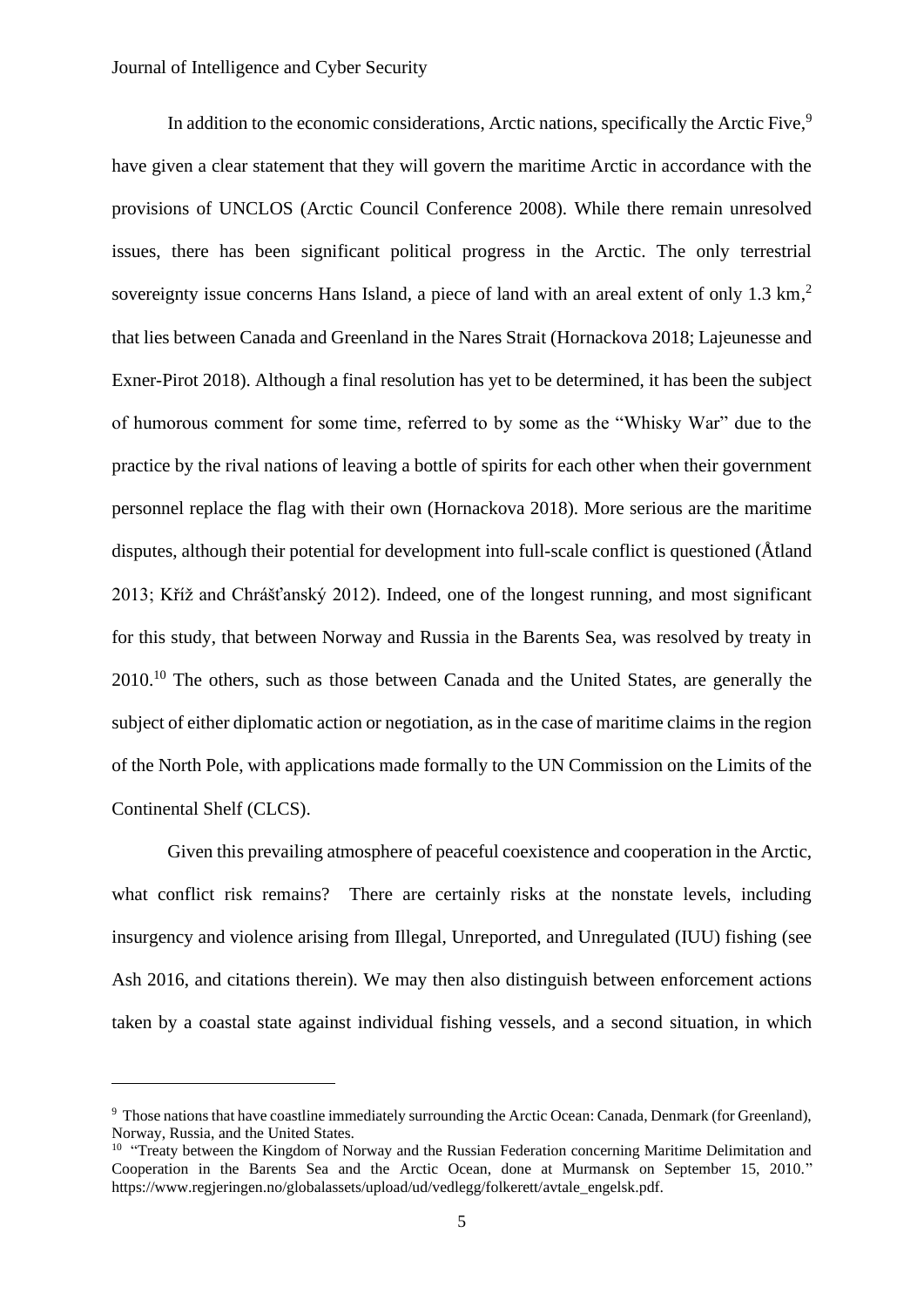disputes concerning biomarine resources escalate to the level at which a state sends government vessels (warships or patrol craft) to protect fishing vessels registered under its flag against the actions of another coastal state. Such unfortunate failures in peaceful relations have a number of historical precedents, perhaps the most significant of which in recent times were the Cod Wars between Iceland and the UK (Jónsson 1982). Without diminishing in any respect the tragedy of casualties in substate or interstate fisheries conflicts,<sup>11</sup> this article concerns itself with open military actions between states, potentially incurring one or more battle deaths or one thousand or more armed personnel involved in active combat. <sup>12</sup> It should be recognized also that recent work by Solomon Hsiang and his colleagues (2013) provides clear statistical evidence correlating the effects of climate change with the likelihood of violence.

# **The Imperative Links with the Arctic**

Franklyn Griffiths speaks of "hardening the region as best we can against destabilizing conflict from the world outside" (Griffiths 2011, 6). Admirable though such an aspiration is, geostrategic imperatives render its achievement highly challenging. Although often characterized by geographic remoteness, the Arctic cannot be isolated militarily from the rest of the planet. This is for two reasons. First, it is where a strategically significant quantity of military assets is located; in particular, the naval facilities of the Russian Federation's Northern Fleet, which are based on the Kola Peninsula and adjacent coastal area (Luzin, Pretes, and Vasiliev 1994). The term "strategically" is used here with deliberate ambiguity, referring not only to the proportion of the vessels, aircraft, and other resources, but also to the fact that many of those assets are armed with nuclear weapons. The second reason is that in a conflict between NATO states and Russia, the Arctic maritime environment would be the battlespace in which

<sup>&</sup>lt;sup>11</sup> A more general analysis of the potential for Arctic conflict, including insurgency and IUU fishing may be found in Ash (2016).

<sup>&</sup>lt;sup>12</sup> War as such is a complex phenomenon to define. For a description of the taxonomy applied to various manifestations of armed conflict by the Correlates of War (COW) project, see Sarkees (undated). This article applies a definition of armed conflict that differs from the COW typology of a "war" per se.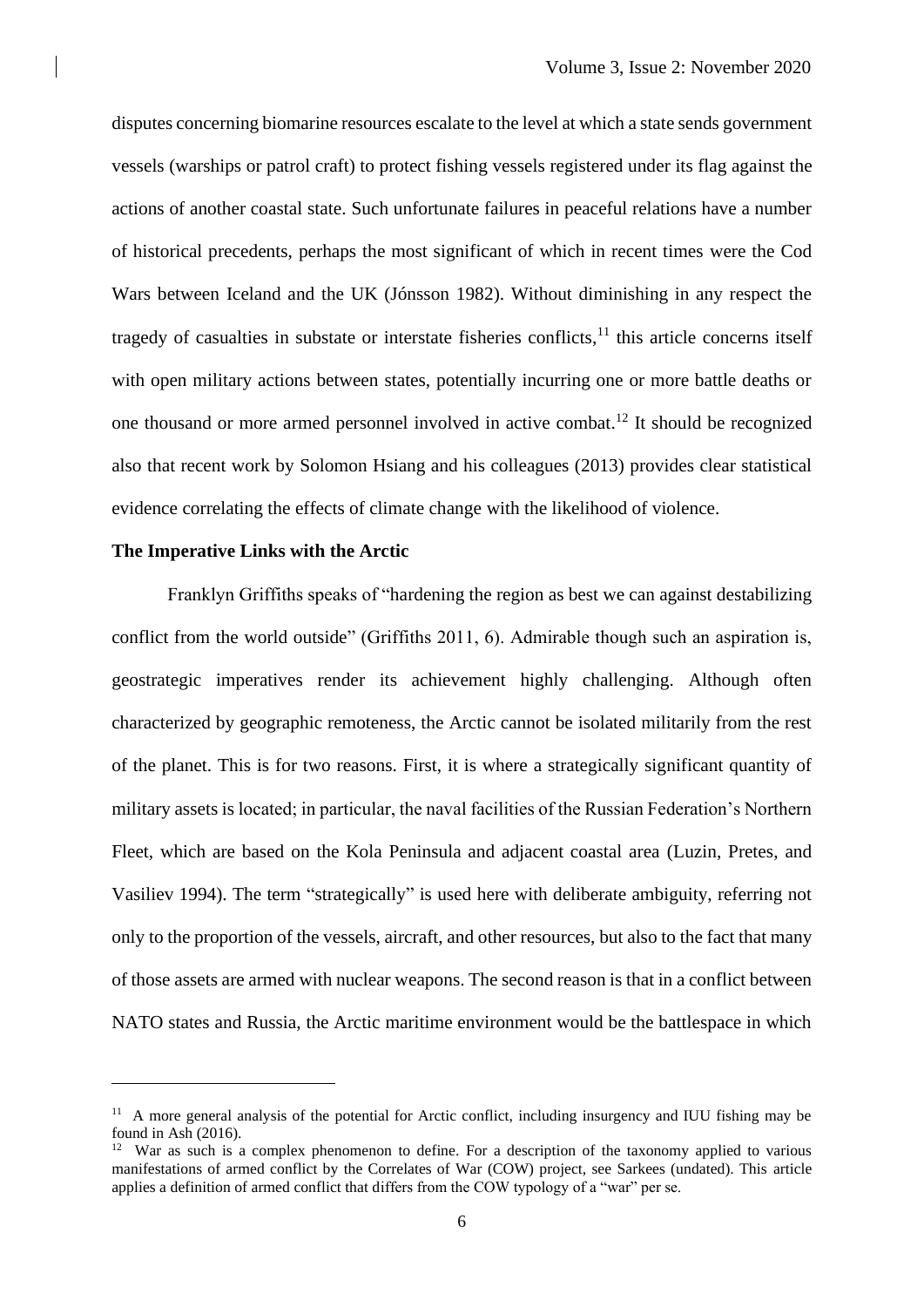the containment of the Russian fleet, and the interdiction of the NATO maritime resupply routes to Europe, would be contested. <sup>13</sup> Thus, although the initiation of interstate conflict *within* the Arctic may be less probable than in other parts of the globe, an interstate conflict between NATO and Russia in the European theatre, and perhaps in other localities also, would likely spread *to* the Arctic.<sup>14</sup>

# **The Trial of Escalation and the Cuba Crisis**

There has been a tendency in recent debate to liken current international politics to the Great Game struggle of the nineteenth century (Borgerson 2009; McCormick 2014). This is an interesting comparison; all the more so for the fact that some commentators (Morgan 1973; Yapp 2000) argue that the Great Game, at least in the form popularized by Rudyard Kipling in his novel *Kim*, never existed. However, major state rivalry of a form similar to imperial conflict may clearly be discerned. Territorial acquisition, such as the Chinese efforts to claim all of the territory within the nine-dash-line in the South China Sea, mirrors the military and economic annexations by the leading powers during the nineteenth century. Concerns by Russia at being bordered by NATO aligned states echo the decision in 1867 to sell Alaska to the United States—a strategy conditioned by the vulnerability of the area to seizure by the British, and the territorial ambitions of the United States in the Pacific Northwest.<sup>15</sup> The preoccupations of empires and major powers remain consistent throughout history—economic security and the ability to impose control.

<sup>&</sup>lt;sup>13</sup> Grove with Thompson (1991) describes in detail the development of the NATO Forward Maritime Strategy, and its application in the context of naval exercises.

<sup>14</sup> See Rolf Tamnes, "The Significance of the North Atlantic and the Norwegian Contribution," in *NATO and the North Atlantic: Revitalising Collective Defence* ed. John Andreas Olsen (London, UK: Royal United Services Institute, 2017), 87, for an overview of the Russian bastion concept of operations, the indivisibility of offensive and defensive actions during a period of conflict, and force projection down to and beyond the Greenland-Iceland-United Kingdom (GIUK) gaps.

<sup>&</sup>lt;sup>15</sup> For an overview of the history of the sale and its links to the Crimean War and the proponents of the Manifest Destiny concept, see Bolkhovitinov (1996), Mitchell (1975), Shi (1978), and Wheeler (2017).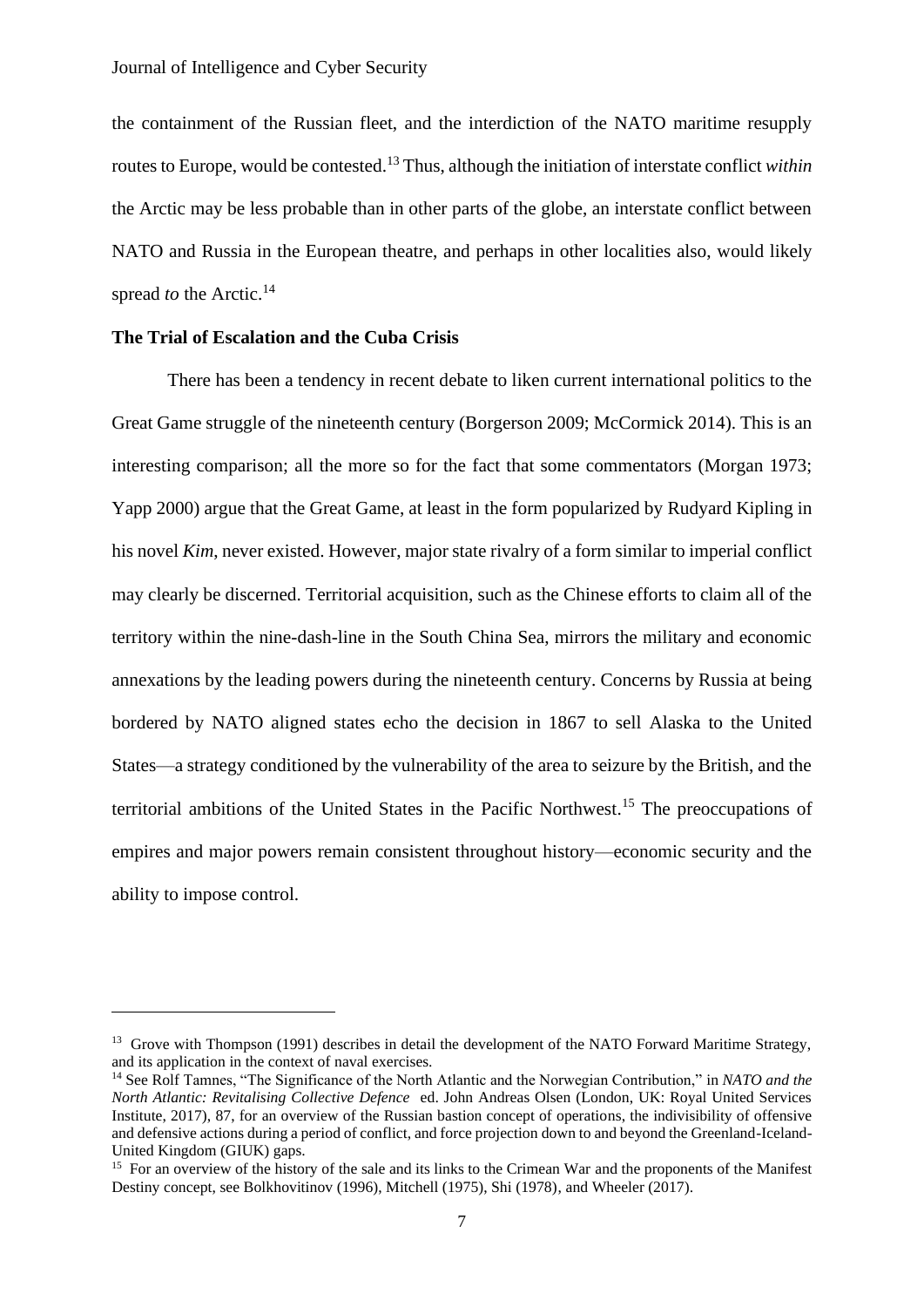However, the world has grown into a much more complex and hazardous place. The relatively simple political interactions of kingdoms have become blurred by globalized economics and the speed of mass communications, with all the associated phenomena of public self-organization and information warfare. At the same time, belligerents can now confront each other with weapons of accuracy and power undreamt of in the century of Trafalgar and the American Civil War.

Of the thirteen historically recorded instances of nuclear near use reported by Lewis et. al. (2014), five are attributed by the researchers, either wholly or in part, to escalation. Lewis and her colleagues are careful to point out that they are not examining instances of nuclear weapon accidents or near-accidents (ibid.). Nor do they list cases of fissile material accidents, or failures to account for such material (ibid.). Two of the nuclear near use cases relate separately to the Cuban missile crisis; specifically, Operation Anadyr, during which Soviet submarines carrying nuclear torpedoes were subjected to bombardment with practice depth charges, and second, the alert status to which British nuclear forces were called during the incident (ibid.). Of the crisis itself, President Kennedy estimated the probability of disaster that is, a nuclear exchange resulting in over two hundred million deaths—as "between one out of three and even" (Sorensen 1965, reported in Allison 1969). His warning, quoted above, concerning escalation to a point of choice between a humiliating retreat and nuclear war, remains as pertinent today as ever, notwithstanding the enormous literature that has been collected about the events of October 1962. 16

### **Threat and Risk in Inter-State Conflict**

In the classic characterization of threat at the interstate level, J. David Singer (1958, 94) identified Threat Perception as a combination of the Estimated Intent of a foreign state and the

<sup>&</sup>lt;sup>16</sup> For a comprehensive analysis of previous and recent views of the events of the Cuban Missile Crisis, see Len Scott and Steve Smith, "Lessons of October: Historians, Political Scientists, Policy-Makers and the Cuban Missile Crisis," *International Affairs* 70, no. 4 (1994): 659–84.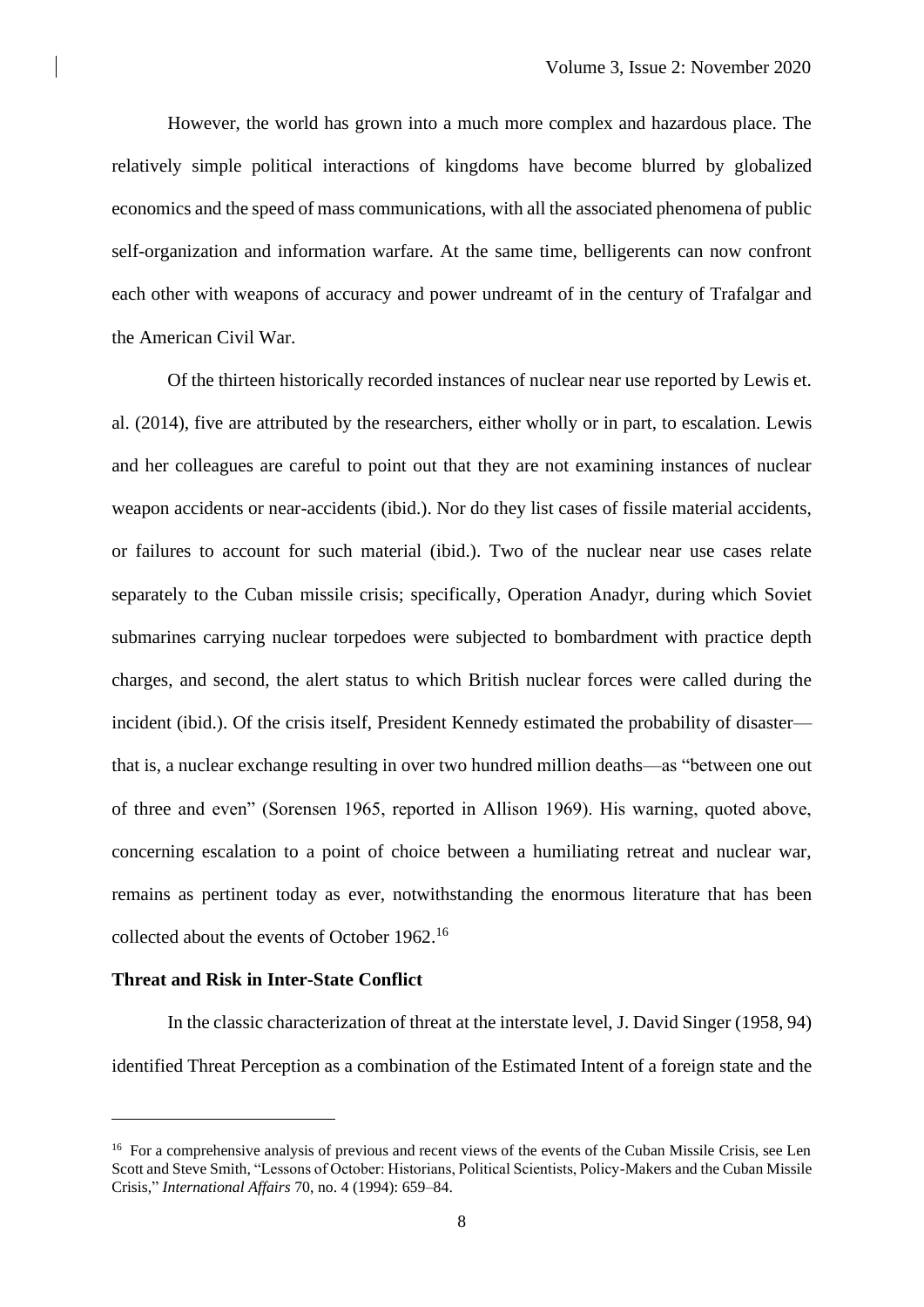Estimated Capability of that polity in military terms. While the concepts of threat and risk are distinct, they bear a similar structure; in effect, an estimate of likelihood of an action, and an estimate of the impact of such action. To the extent that both likelihood and impact can be enumerated, the product of both terms represents a quantified risk. While such evaluation is likely to be mostly qualitative in political judgement, one of the ironies of nuclear strategy is that a weaker opponent can represent a *greater* risk in real terms than a peer adversary, if it is considered that the probability of the weaker party engaging in such a destructive form of conflict is higher in relative terms. This higher probability equates to a lower threshold for action by the weaker potential belligerent and may be evidenced by announced policy or revealed behavior.

In conventional military terms, Russia is not a peer adversary of the Unites States. It cannot match the seagoing combat capability of the American Navy; nor is it intended to. As research analysts Kofman and Edmonds note:

The modern Russian Navy is not designed to compete with the U.S. Navy, but instead to counter it, and to support the strategy of a twenty-first-century Eurasian land power. Russia may be far less powerful than the Soviet Union, but it remains a great power nonetheless, with a military capable of achieving overmatch on its borders. Russia's armed forces are strong enough to impose substantial costs in a conflict, and the country fields a capable nuclear arsenal that it won't shy from using.

(Kofman and Edmonds, 2017)

While combat capability is not simple to assess, the Russian periodical *Mil.Press FLOT* attempts an annual assessment of the Russian fleet, in comparison with the US Navy. It counts the available number of vessels in each class, weighting that number with a coefficient and summing the results to provide an overall fleet combat capability. Under the 2018 analysis,<sup>17</sup> the Russian fleet has a combat capability some 45 percent of that of the United States. In the ten-year period from 2009–18, an average of the combat capability estimates gives a figure of

<sup>17</sup> "Boievye vozmozhnosti VMF RF otnositel'no VMS SShA (v %), *Mil. Press FLOT*, February 26, 2019, https://flot.com/2019/Рейтинг1/.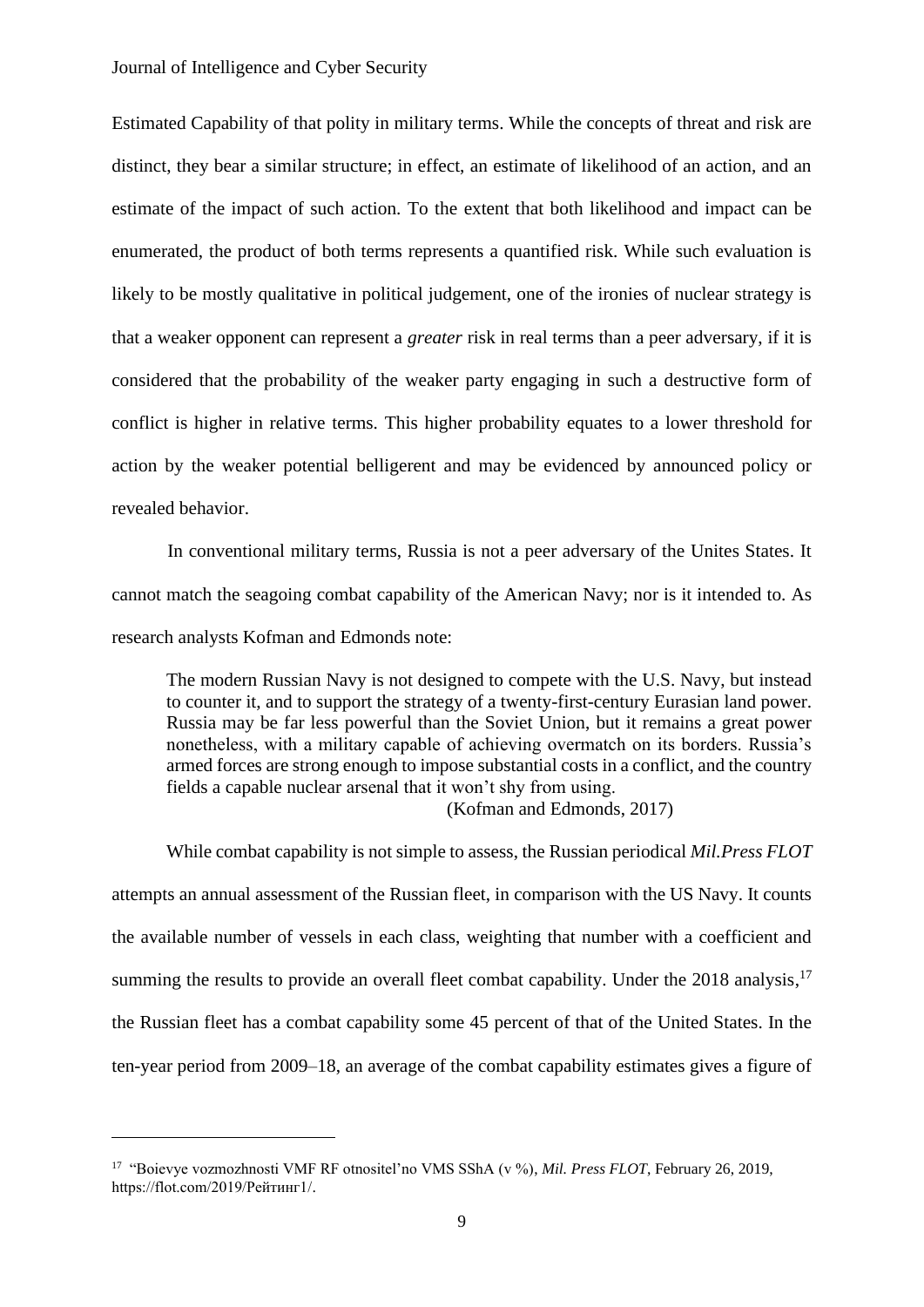just over 49 percent, and while the method is inevitably subjective in some respects, it indicates relative strength, albeit in navies designed for different roles. The possession by Russia of slightly more nuclear warheads, that is, counting those both deployed and stored<sup>18</sup> (SIPRI 2019), does not redress that imbalance. For if Russian leaders were tempted to respond to military failure by resort to nuclear weapons, such action would most likely be met with equivalent and proportional destruction from the United States; at least, if the American leadership based its response on the basis of advice from its senior military personnel.<sup>19</sup>And, while Soviet doctrine may once have held that nuclear war was winnable (Gouré, Kohler, and Harvey 1974, cited in Pipes 1977), present Russian military doctrine permits only two cases in which nuclear weapons may be used:

Russia reserves the right to use nuclear weapons in response to the use of nuclear and other types of weapons of mass destruction against it or its allies, and also in case of aggression against Russia with the use of conventional weapons when the very existence of the state is threatened[.](https://en.wikipedia.org/wiki/Military_doctrine_of_Russia#cite_note-Policy2010-11) <sup>20</sup>

At what point the "very existence of the state" becomes threatened would be a matter of perception by the Russian leadership of the day, and one factor that may weigh heavily in that judgement is the integrity of its nuclear forces—specifically, the preservation of the seaborne assets of the Northern Fleet.

## **A Demilitarized Zone in the Arctic**

Should the international political situation degenerate to the point at which Russian and NATO forces have either begun maneuvring against each other, or perhaps have already exchanged fire, both sides may perceive that the only recourse is either to engage with nuclear

<sup>&</sup>lt;sup>18</sup> As of 2018, the US had an estimated 1750 warheads deployed and 4435 in storage, while Russia had some 1600 deployed and 4900 in storage (SIPRI 2019). Thus, the total inventory was estimated at 6185 for the US, and 6500 for Russia (ibid.).

<sup>&</sup>lt;sup>19</sup> Evidence of Air Force General John Hyten to the Senate Armed Services Committee, reported in Macias (2018).

<sup>20</sup> *The Military Doctrine of the Russian Federation*. Translation released by the Embassy of the Russian Federation to the United Kingdom of Great Britain and Northern Ireland, Jun 29, 2015. https://rusemb.org.uk/press/2029.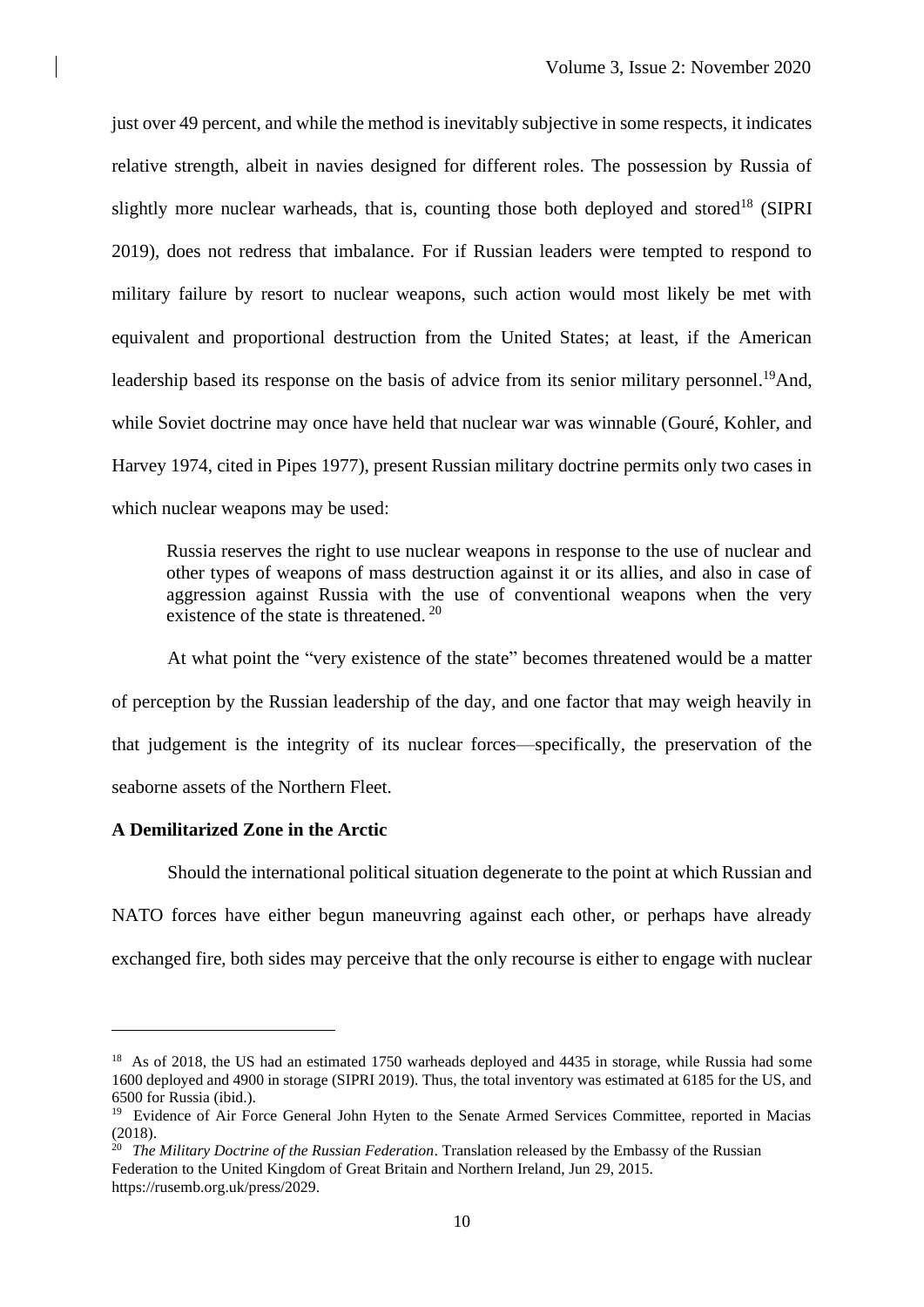## Journal of Intelligence and Cyber Security

weapons or suffer the political humiliation of a retreat. A nuclear exchange brings three clear and related consequences. First, any military or political gain will almost<sup>21</sup> certainly be offset by catastrophic damage to both sides. Second, both sides have systems in place to ensure that even if their political leadership has been severely damaged, their nuclear arsenals will launch a reprisal.<sup>22</sup> Third, although it has been argued that a full nuclear exchange will constitute a catastrophic, rather than existential risk to humanity (Scouras 2019), recent research into biosphere damage following a nuclear exchange indicates that immediate casualties would be substantially amplified at the global level by the effects of famine (Coupe et al. 2019). There are many variables in such calculations.

However, it may be possible to find an alternative, acceptable to both sides, that not only stabilizes a crisis situation and provides precious time in which to seek recourse to negotiation but also gives an appearance of success, or at least strength, to domestic political rivals and populations. It is proposed in such a case to establish a demilitarized zone to isolate the Barents Sea (BDMZ). This would form a barrier, dividing the opposing forces while allowing them to continue their respective missions to protect their key assets. Military forces would be fully at liberty to maneuvre on their separate sides of the barrier, but not cross it or engage<sup>23</sup> assets on the opposite side.

To be clear, the zone would *not* cover the Barents and Kara Seas in their entirety, but instead, cordon off part of the Russian EEZ in order to bring a temporary halt to hostilities. Nor

<sup>&</sup>lt;sup>21</sup> The reason for caution here is that all weapons have a failure rate. For Tomahawk missile launches in the 1991 Gulf war, some 15 percent either failed on launch, failed to reach their target, or were shot down (Ritter 2015), and if similar figures applied to the missile technology of both Russia and NATO in a future conflict, in the case of both sides launching a *single* nuclear weapon, there is a probability of just over 2 percent that *both* engagements would fail simultaneously, with neither resulting in a nuclear detonation at the target.

<sup>22</sup> See Hoffman (2010, 146–54) for a description of the Russian "Perimeter" system that, once activated, automatically launches a missile on the receipt of certain indications of attack. The missile transmits launch codes to the residue of the Russian nuclear arsenal (ibid). The system is considered to remain in service at present (DIA 2017, 26). The equivalent US function is provided by an airborne command post (Meredith 1998).

<sup>&</sup>lt;sup>23</sup> That is, discharge a weapon through the proscribed barrier space.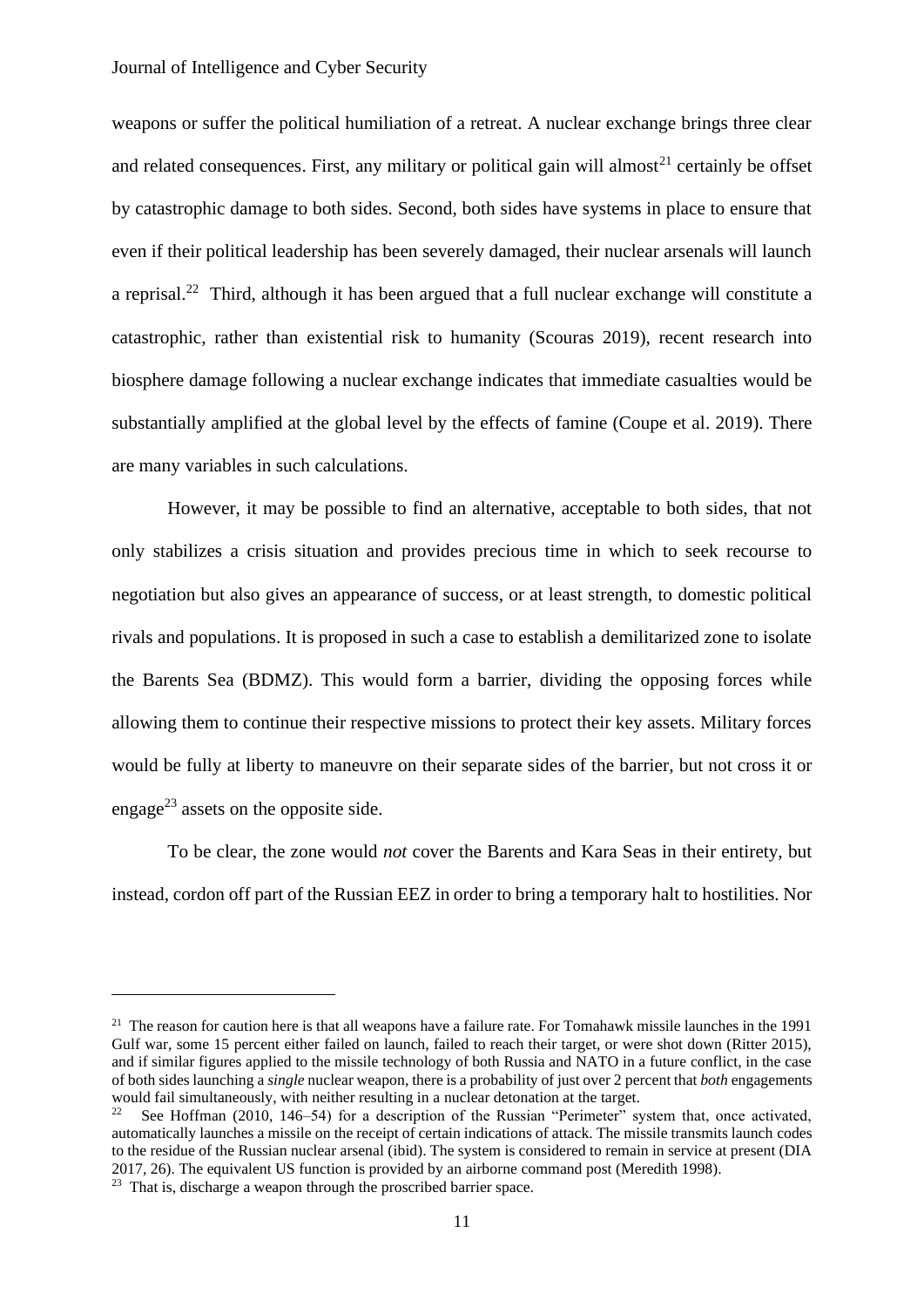is this an attempt to revisit the proposal to establish  $SSBN<sup>24</sup>$  sanctuaries (Østreng 1982). It contains no measure for the establishment of nuclear-free zones in the Arctic, and no strategy for moving towards nuclear force reduction (ibid.). It is the complete separation of opposing maritime and air forces in such a manner as to effect firm political control by the respective polities and a de facto ceasefire during an escalating crisis. But how would such a measure work in practice, and what are the hurdles that would have to be overcome?

### **The Location and Properties of the BDMZ**

As an initial proposal, it is suggested that the BDMZ be established with a width of twenty nautical miles,  $25$  with a perimeter following that established in 2011 as part of the Agreement on Cooperation on Aeronautical and Maritime Search and Rescue in the Arctic.<sup>26</sup> Critically, the coordinates of the Norway/Russia border forming part of that treaty are in effect a simplification of the 2010 agreement on the delimitation of the Barents<sup>27</sup> (figure 1). The boundary therefore already has the benefit of prior scrutiny and consent in two international accords.<sup>28</sup> To the north, the Barents is bounded by sea ice for much of the year, rendering it a natural barrier to surface ship traffic, including most warships.<sup>29</sup> Similar restrictions inhibit surface ship passage for much of the year between the archipelago of Franz Josef Land and the northern tip of Novaya Zemlya. To the east, the Matochkin Strait, Kara Strait, and Yugorsky Strait give access east to the Kara Sea, itself impeded by very dense drift ice for much of the

<sup>25</sup> This should account for any reasonable navigation error, even in the Arctic. It should be noted also that a specimen figure for the effective range of a 127-mm naval artillery gun is thirteen nautical miles.<br><sup>26</sup> "Agreement on Cooperation on Aeronautical and Maritime Search and Rescue in the Arctic. Done at Nuuk

 $24$  Nuclear submarines equipped with ballistic missiles.

on May 12, 2011." https://oaarchive.arctic-council.org/bitstream/handle/11374/531/EDOCS-3661-v1-

ACMMDK07\_Nuuk\_2011\_SAR\_Search\_and\_Rescue\_Agreement\_signed\_EN\_FR\_RU.PDF?sequence=5&isAl lowed=y.

<sup>&</sup>lt;sup>27</sup> "Treaty between the Kingdom of Norway and the Russian Federation" (see note 10).

<sup>&</sup>lt;sup>28</sup> A practical outcome of using the Search and Rescue Treaty delimitation is that during a period of tension, the division of forces would inflict less interference on rescue operations for civilian vessels in distress.

 $^{29}$  Not all warships, of course. Icebreakers may still be able to penetrate even thick and multiyear sea ice. However, opposing surface flotillas are unlikely to be conducting combat maneuvres against each other in consolidated or thick ice.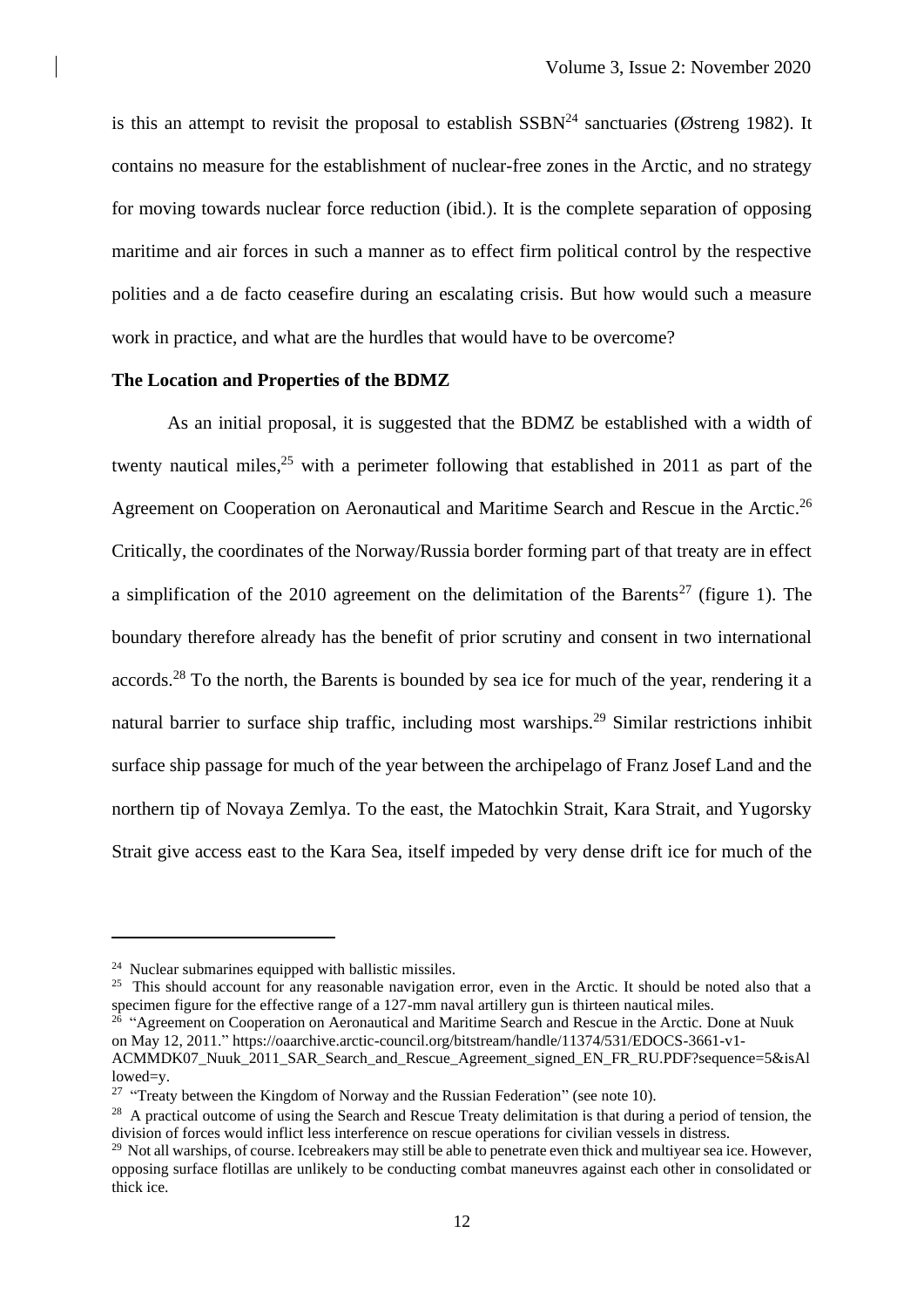Journal of Intelligence and Cyber Security

year. The passage of surface ships is thus limited by the geography and cryology of the region to either a route through the barrier in the open water between Svalbard and the North Cape, or icebreaker-assisted transit of the Northern Sea Route.





Boundary DMZ patrol area

- DMZ extended patrol area (summer season)
- Extension of DMZ in ice-covered waters

In the vertical axis, the BDMZ would extend from the seabed upwards without limit. No military or government aircraft, drone, ship, vessel, air cushion vehicle, or submarine would be permitted to cross the BDMZ. Satellites and space vehicles would not be subject to the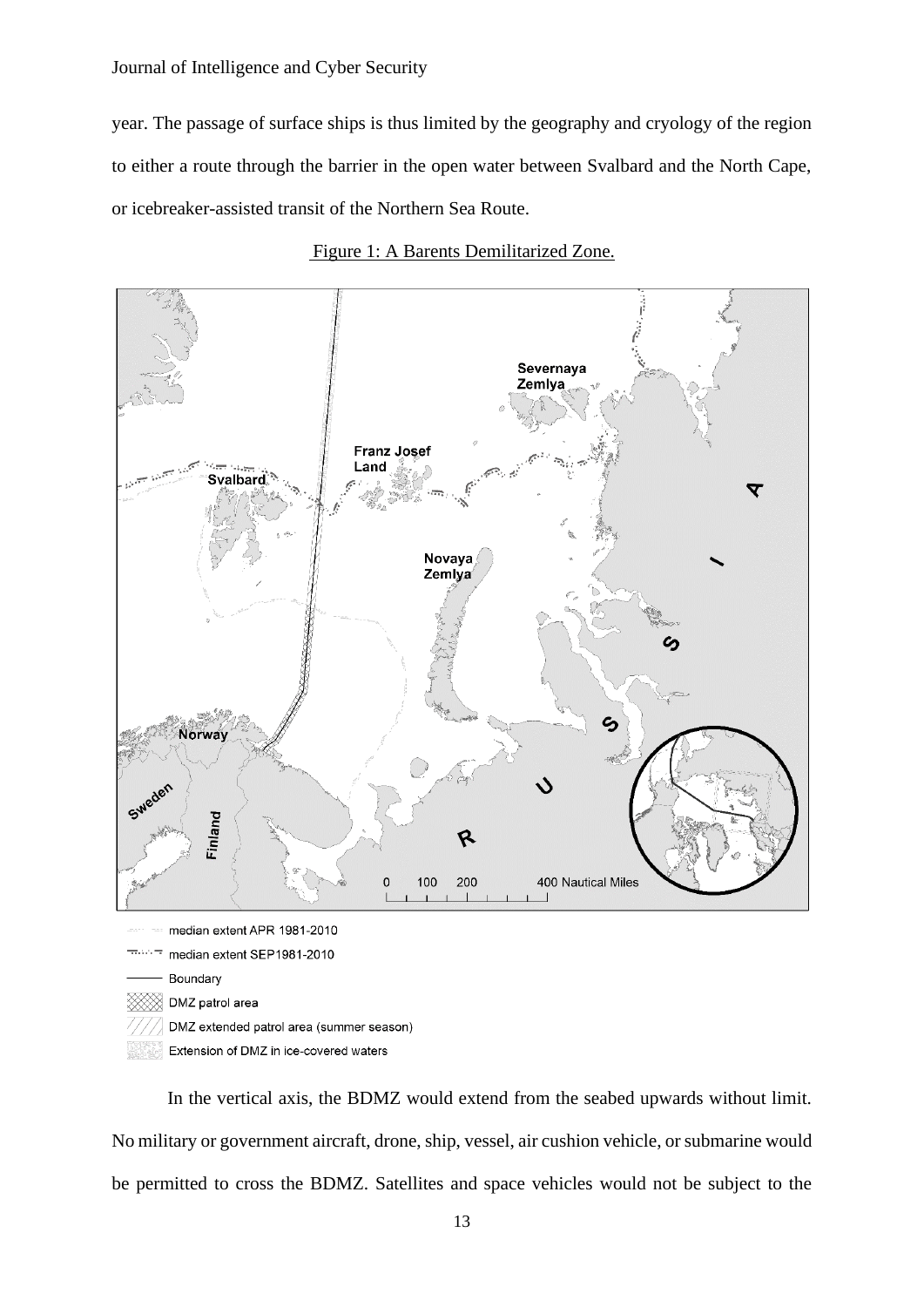agreement. Quite apart from the practical issues related to altering their orbits, they are already subject to governance, at least in part, by the Outer Space Treaty of  $1967$ <sup>30</sup> In addition, their operations are desirable in ensuring compliance with the BDMZ provisions. To this end, it is essential that neither side engages in any form of anti-satellite operation when the BDMZ is active.<sup>31</sup> Space sensors must be fully available to the intelligence services of both sides, to facilitate enable them in verifying compliance. In addition, there must be no jamming or deception transmission targeted at GPS or GLONASS navigation systems. This eliminates any potential for a claim that opponent electronic warfare operations led to a demilitarized zone incursion.

# **Practical Aspects—Policing and Timing**

Following activation of the BDMZ, parties to the agreement would police their side of the zone, in order to enforce the agreement. The surveillance would be necessary, not merely to ensure that platforms from the other party do not commit any incursion but also to confirm the identity and intentions of third-party vessels. Of course, the inspection of nonmilitary vessels may be necessary to preclude tactics such as submerged submarines closely following surface ships in an attempt to evade detection,  $32$  or the carriage of military personnel in disguise. For an extended period of tension, some parts of the BDMZ may be sufficiently shallow for opposing forces to lay minefields in areas adjacent to their respective sides of the demilitarized zone.<sup>33</sup> In addition, both sides may wish to deploy seabed sensors in areas under

<sup>30</sup> *Official Records of the General Assembly, Twenty-first Session*, agenda items 30, 89 and 91, document A/6431. "Treaty on Principles Governing the Activities of States in the Exploration and Use of Outer Space, including the Moon and Other Celestial Bodies." Signed January 27, 1967. Article IV of the treaty prohibits the placement of weapons of mass destruction in earth orbit, on celestial bodies or in outer space.

<sup>&</sup>lt;sup>31</sup> A number of sources suggest that Cosmos 2543 was involved in a recent antisatellite weapons test (Burns 2020). For a listing of current satellites in orbit that may be interrogated by nationality and function, see the Union of Concerned Scientists UCS Satellite Database, https://www.ucsusa.org/resources/satellite-database.

<sup>&</sup>lt;sup>32</sup> This tactic was used by the Japanese in the attack on Pearl Harbor in 1941 (NOAA undated, Roblin 2017).

<sup>&</sup>lt;sup>33</sup> For a brief overview of naval mine technology and exploration of mine warfare in the context of current law, see Chatham House (2014).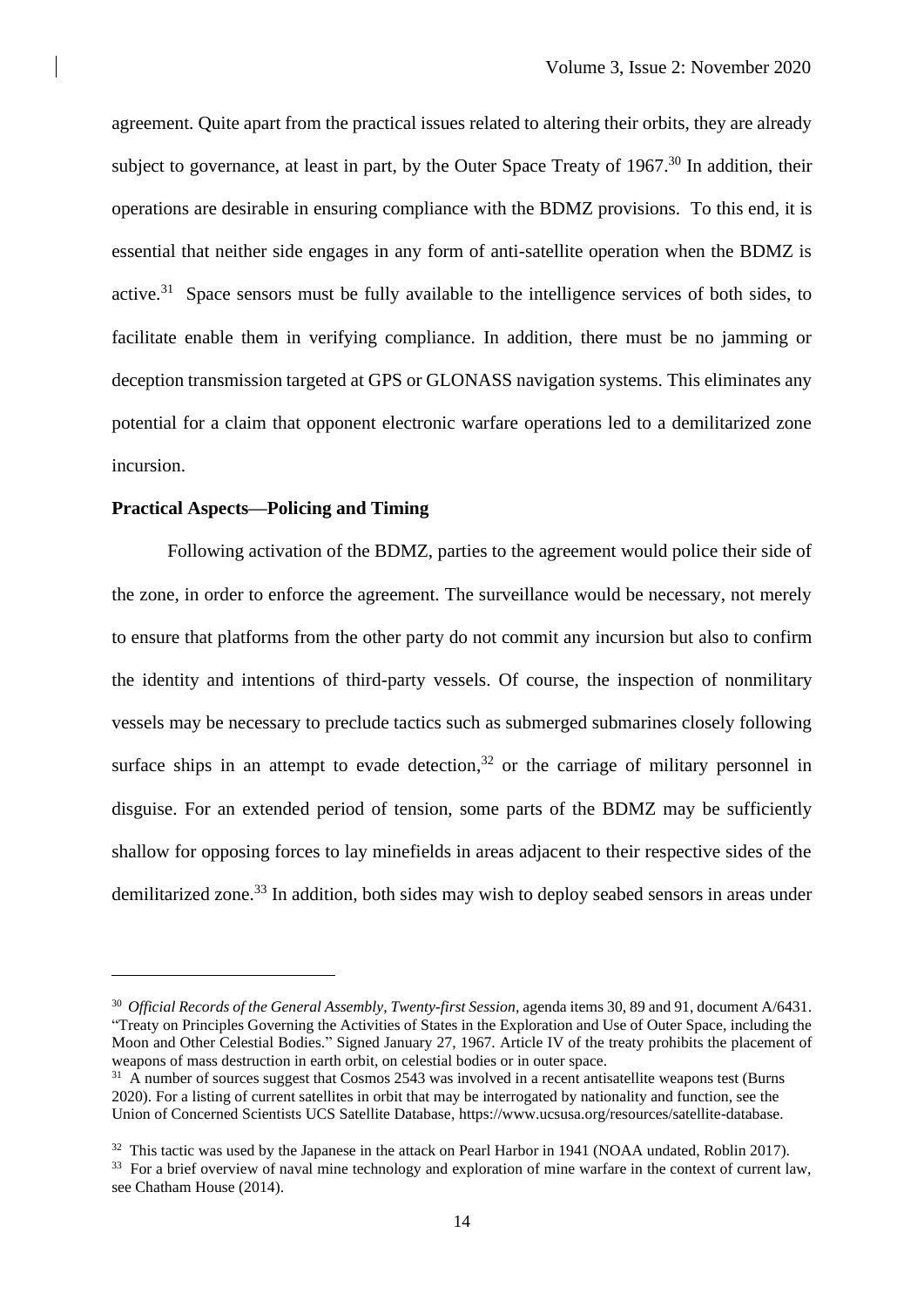their jurisdiction to facilitate the monitoring of the BDMZ.<sup>34</sup> Developmental technologies such as drones may also play a role in ensuring treaty compliance.

As with any demilitarized zone, it is desirable to have an independent observer force, acting on behalf of the United Nations and recording instances of treaty breaches by either party. The practical question therefore arises as to which states might provide such a force, considering the requirement for a candidate nation to possess naval forces with global reach, and to hold independent and neutral diplomatic relations with both NATO and Russia. At the time of writing, appropriate candidates would appear to be Brazil and India. Both nations have previously held membership of the UN Security Council.

The primary role of the UN force would be strictly observation and self-defence if necessary. The principal area of operations would be the twenty-nanometer-wide portion of the DMZ along the Norway/Russia demarcation line in the Barents, between the land border and north to the ice edge. However, there would also be a delegated search and rescue, and policing responsibility, to ensure that during the period of activation, the BDMZ did not become a lawless zone in which fishing vessels could plunder the biomarine resources. In that capacity, UN vessels might carry authorized fisheries officers from both Norway and Russia, a situation that might make both sides even more cautious in discharging weapons.

Nongovernment vessels of any nation would be entitled to cross the BDMZ, although they may have to comply with certain routing and inspection requirements. Civil maritime traffic may well diminish in any case, as it would be transiting a war zone, and insurers are likely to either refuse cover or insist on high premiums—the Joint War Committee<sup>35</sup> would

<sup>34</sup> See Alexei Ramm, "Russia Deploys Global System of Maritime Surveillance," *Izvestia*, November 25, 2016, https://iz.ru/news/647107#ixzz4QxkkRvIA, for a report on one such Russian acoustic surveillance system, based on Novaya Zemlya.

<sup>&</sup>lt;sup>35</sup> The Joint War Committee, comprising underwriting representatives from both the Lloyd's and International Underwriting Association company markets, identifies and disseminates Listed Areas, in which owners are required to notify underwriters of voyages. For a description of the committee, its remit, and currently listed areas, see: https://www.lmalloyds.com/lma/jointwar.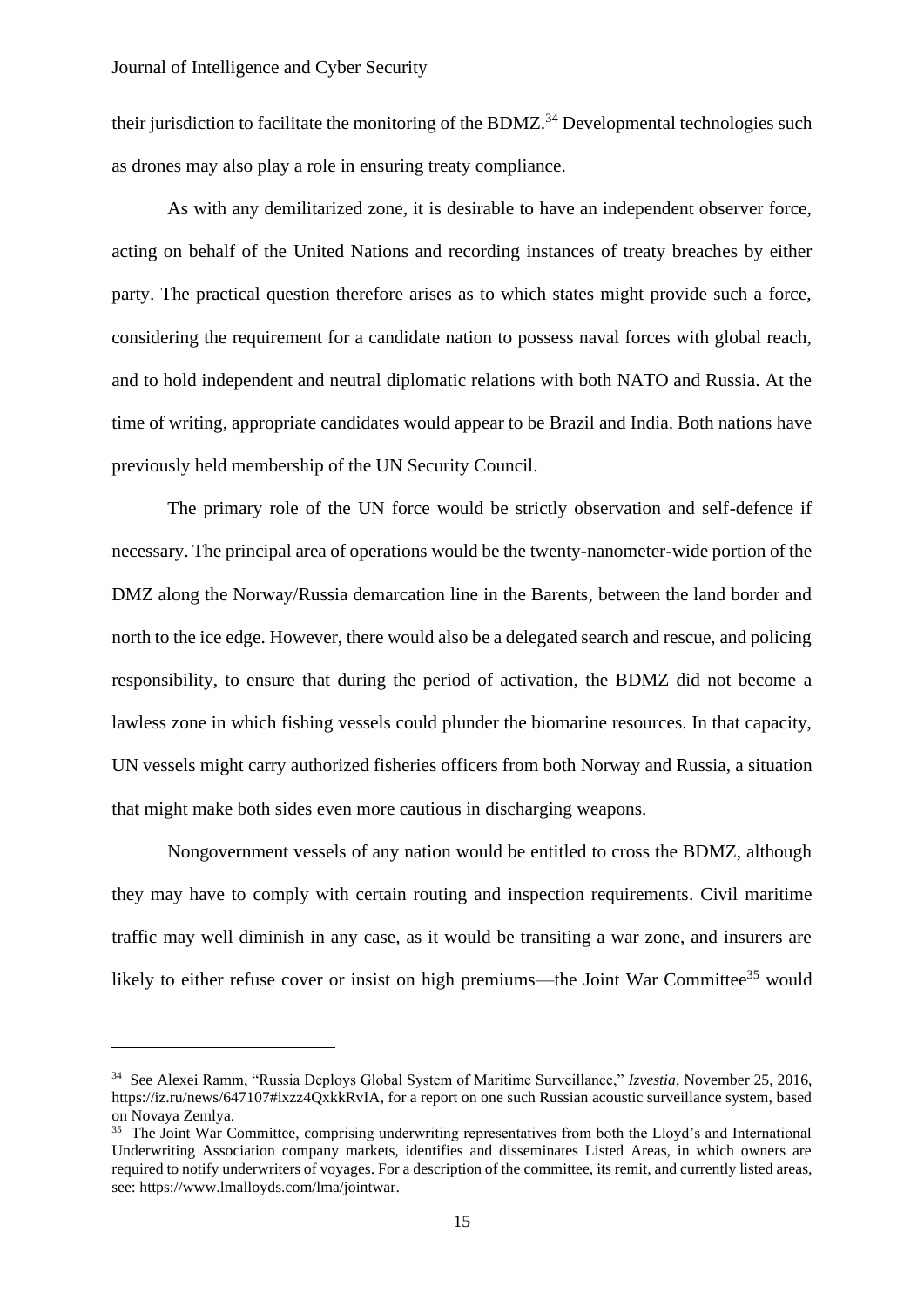almost certainly declare the BDMZ and adjacent waters a "Listed Area." In fact, it would be helpful if the parties to the BDMZ agreement also prohibited vessels flagged to their respective nations from entering the BDMZ for the duration of the period of tension. Any oil or gas installation that happens to be in the BDMZ would also have to be subject to special provisions, including monitoring by UN peacekeepers and a maritime access corridor for air and sea traffic. Fishing craft would be treated as any other merchant vessel.

In addition to surface ship passage into and out of the Barents, air movements across the perimeter would also have to be monitored. At very high altitude, published performance data for the AN/FPS-132 Upgraded Early Warning Radars suggest that for NATO, current technology provides overlapping coverage of the entire Arctic against ballistic missiles (MDA, 2016). Russia has a similar capability (Ryabikhin 2019; Sergeev 2015; Zak 2019) and incorporated material. At lower altitude, at least partial radar coverage may be provided by surface ships, airborne early warning aircraft, and shore installations including the Resonance-N Over-The-Horizon system (Humpert 2019). However, it is much more challenging to identify and restrict submarine movements, and this is a key issue.

From the Russian perspective, a BDMZ provides significant assurance of the second strike<sup>36</sup> capability vested in their SSBNs. While ranges of currently deployed SSBN missiles enable them to strike targets in much of the US from the Barents, exclusion of NATO assets from the area cordoned off by the BDMZ, in particular maritime patrol aircraft and SSNs, would markedly diminish the likelihood of the detection and localization of their submarines. Russian assets would be able to concentrate on de-lousing<sup>37</sup> and other defensive operations against NATO submarines. In this regard, with the western approach to the Barents closed by the DMZ, the northern aspect of the region could be further reinforced against submarines by

 $36$  The ability to respond to a nuclear attack with nuclear retaliation.

<sup>&</sup>lt;sup>37</sup> In antisubmarine warfare, sanitizing an area of enemy submarines, generally for the benefit of a critical asset such as an aircraft carrier or ballistic missile armed submarine.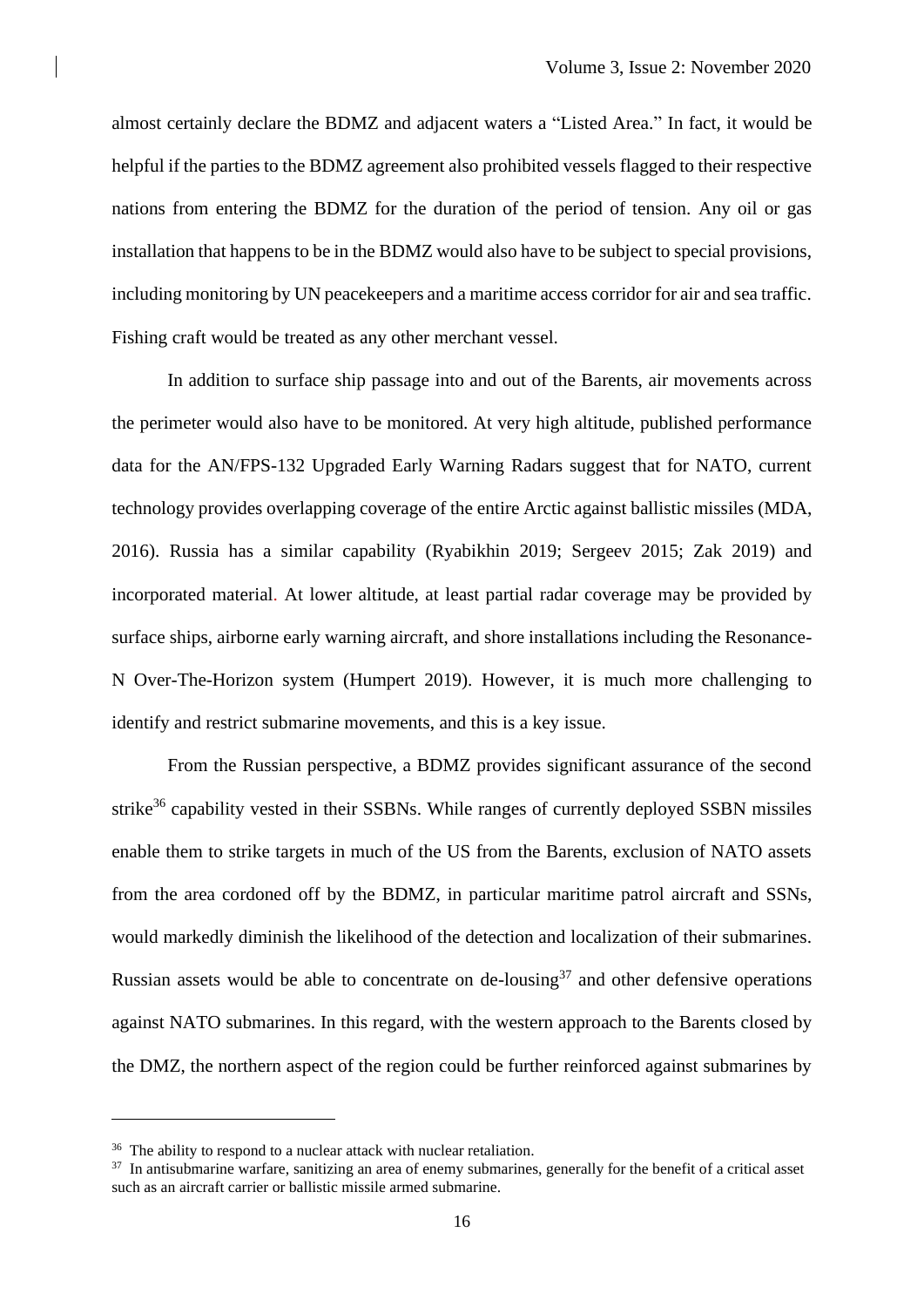### Journal of Intelligence and Cyber Security

mining the area to the south of the marginal ice zone, and any points of entry from the Kara Sea navigable by submarines could receive enhanced attention from Russian antisubmarine warfare assets. This begs the question of what corresponding assurance NATO may have that Russian submarines will not break out through the BDMZ—either by exploiting their inherent stealth or by venturing north under the sea ice and approaching NATO forces via the Fram Strait.

Fundamental to the BDMZ agreement is the understanding that any asset in spatial violation of the agreement is liable to attack by the other party. On their respective sides of the DMZ, each party would undoubtedly be undertaking anti-submarine operations. The separation of forces would make it much more difficult for submarines to operate without supporting surface or air assets. In addition, the restriction of Russian forces would enable NATO to concentrate its antisubmarine warfare (ASW) effort along the DMZ western margin and to obstruct passage via the Fram Strait. These are large areas, and to some extent, ice covered. Nonetheless, any opportunity to concentrate the ratio of ASW assets to potential targets aids the defender. Finally, the political risk of violating the agreement is significant. If the agreement fails, then escalation may again run its course. Worse, the undermining of trust may enhance a subsequent escalatory process.

Timing issues in relation to the establishment and closure of a BDMZ would be crucial if it is to meet the intended purpose of preventing a dilemma of the type faced during the Cuban Missile Crisis. An agreement designed to buy time for diplomatic action would have to be strictly regulated in its establishment and closure. Either party to the treaty could initiate the BDMZ, and once initiated, *both* sides would have to consent to its closure. To address the issue of platforms<sup>38</sup> finding themselves on their adversary's side of the BDMZ at the point of its establishment, there would have to be a provision of safe passage. Under this, a vessel or

<sup>38</sup> Aircraft, drones, ships, and submarines.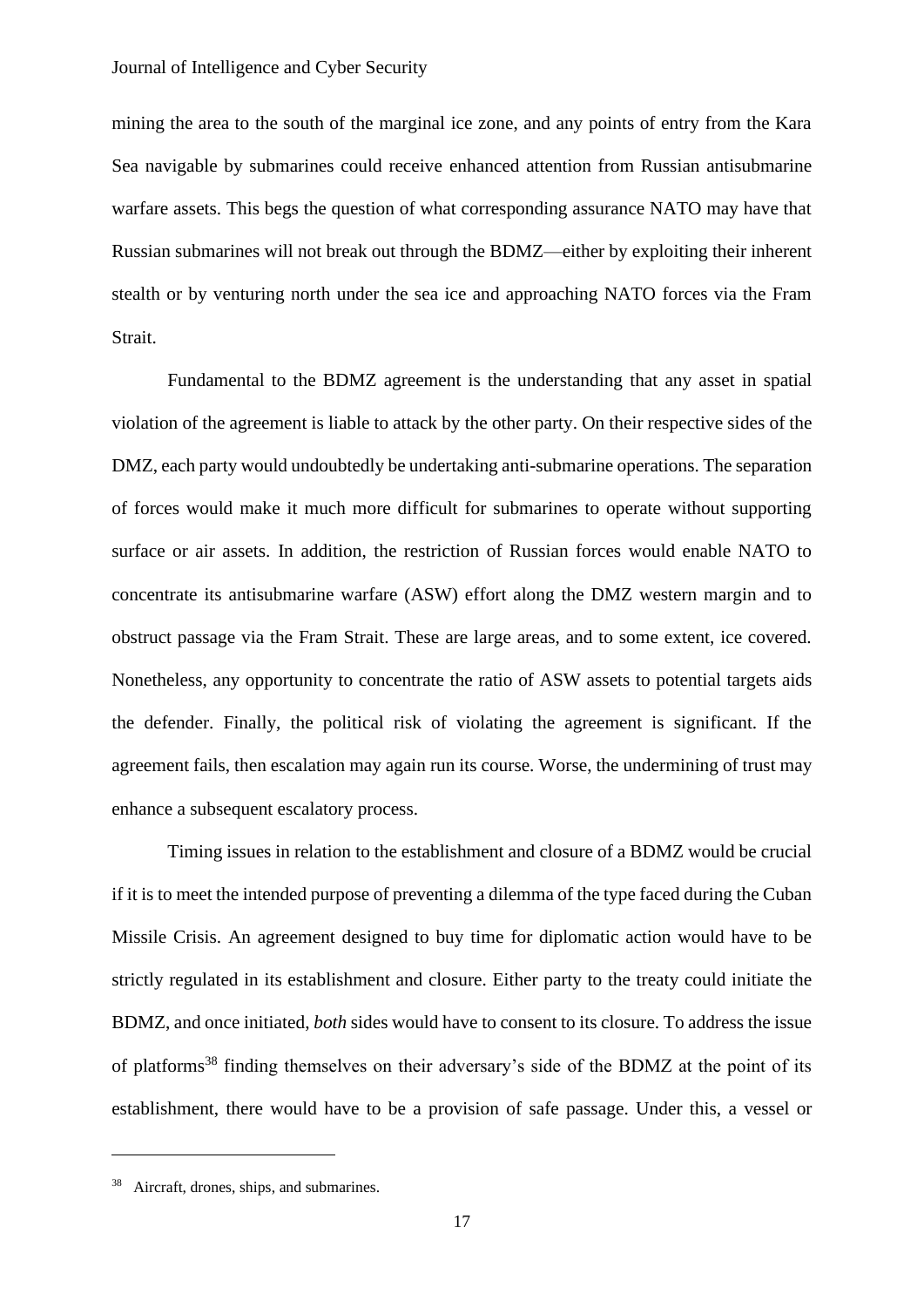aircraft would have a period of grace during which it could proceed by a direct route on a cardinal heading to its side of the DMZ, but only if it refrained from warlike activities: aircraft would have to emit preagreed transponder codes; surface ships could not launch aircraft or discharge weapons. The period of grace would have to take account of submarine communication schedules (Compton-Hall 1988; Hervey 1994; Rossiter 2009). All aircraft and surface platforms would have to show standard navigation lights and obey current anticollision rules.

The choice of when to activate the BDMZ would be a fine political judgement. The structure of the prospective agreement is designed to be politically defensible in the domestic environment. The US leadership can claim that is has successfully corralled the Russian forces, while the Russian government can identify the BDMZ as part of a fortress defending the *Rodina*. It would be naïve to believe that the process of establishment would proceed entirely without incident, but the BDMZ is primarily a mechanism for halting escalation. For this reason, it is imperative that under the purview of this agreement, both sides retain full responsibility for rogue actions by personnel on any of their assets.

#### **A Barents Maritime Demilitarized Zone and the Function of Intelligence**

During the establishment and operation of the BDMZ, the role of intelligence is pivotal in ensuring adherence to the treaty terms. Both NATO and Russia will wish to monitor the prospective battlespace around the BDMZ and elsewhere in order to provide indications and warning that a significant breach is about to occur. Perhaps, more importantly, they will need to differentiate minor incursions or treaty transgressions from deliberate attacks. The UN monitoring force itself will need to establish a comprehensive picture of the operational area, to provide the same indications and warning, both for its own protection and to discharge its role to report accurately and impartially any treaty violation. This does not imply that the UN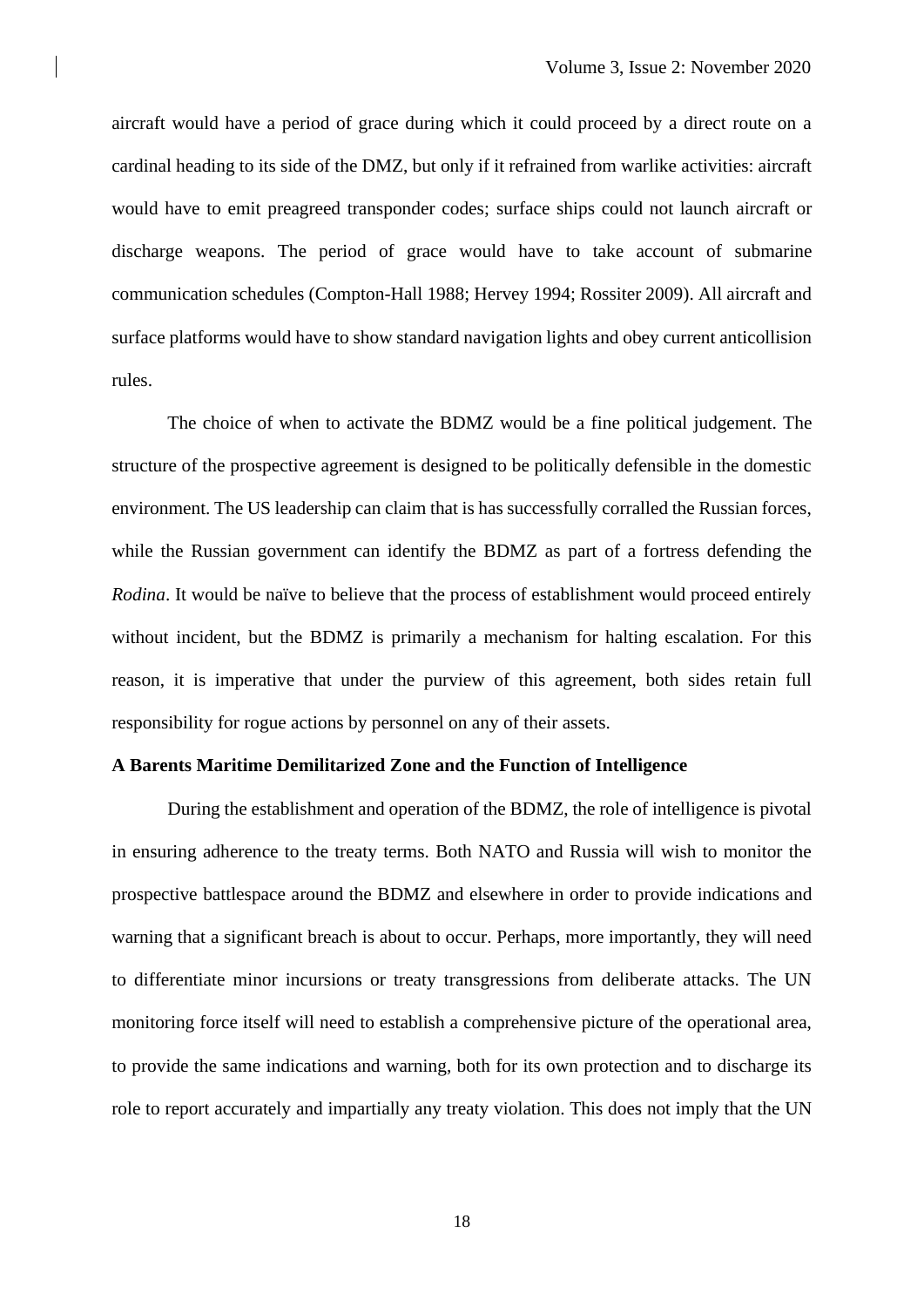requires its own intelligence infrastructure per se, simply that the routine and incident reports generated by the UN monitoring force commander are provided for the Security Council.<sup>39</sup>

## **Why Would the Two Parties Agree to Such a Measure?**

It is pertinent to ask why nations would agree to honor, or even entertain the idea of the BDMZ. A solution to a political dilemma of the sort faced by the leaders during the Cuban Missile Crisis is an objective to be coveted. During such a confrontation, time becomes a commodity of almost incalculable worth. Measures that create a breathing space and an opportunity for diplomacy are likely to be welcome. Kahn (1965, 232) in his seminal work on escalation, draws attention to the "cooling" effect of time on political crises. By contrast, Kringlen, a physician by training, warns that:

Because of the reduction in decision-time the opportunities for a war to start in a crisis misjudgement or miscalculation or false alarm have greatly increased. (Kringlen 1985, 193)

It should be evident also that if the terms of the agreement establishing a BDMZ are honored, then both sides of the conflict obtain their core objectives without further loss. Both parties can declare victory to a domestic audience, and the rest of the world is spared, at least for the duration of the agreement, the risk of a major nuclear war.

While designed to limit escalation and ensure political control of military assets, activating the BDMZ during a period of political tension in itself constitutes a powerful signal. Making an equivalent statement by escalation carries significant risk. Thus, without crossing the nuclear threshold or triggering Article V of the North Atlantic Treaty, parties to the BDMZ agreement signal their displeasure and their resolve to protect their interests. At the same time, the agreement shapes the battlespace. From the Russian perspective, it reduces the task of

<sup>39</sup> Olga Abilova and Alexandra Novosseloff, *Demystifying Intelligence in UN Peace Operations: Toward an Organizational Doctrine* (New York: International Peace Institute, 2016) provides a comprehensive overview of the intelligence process, complexities, and measures for the improvement of intelligence support in UN peacekeeping operations.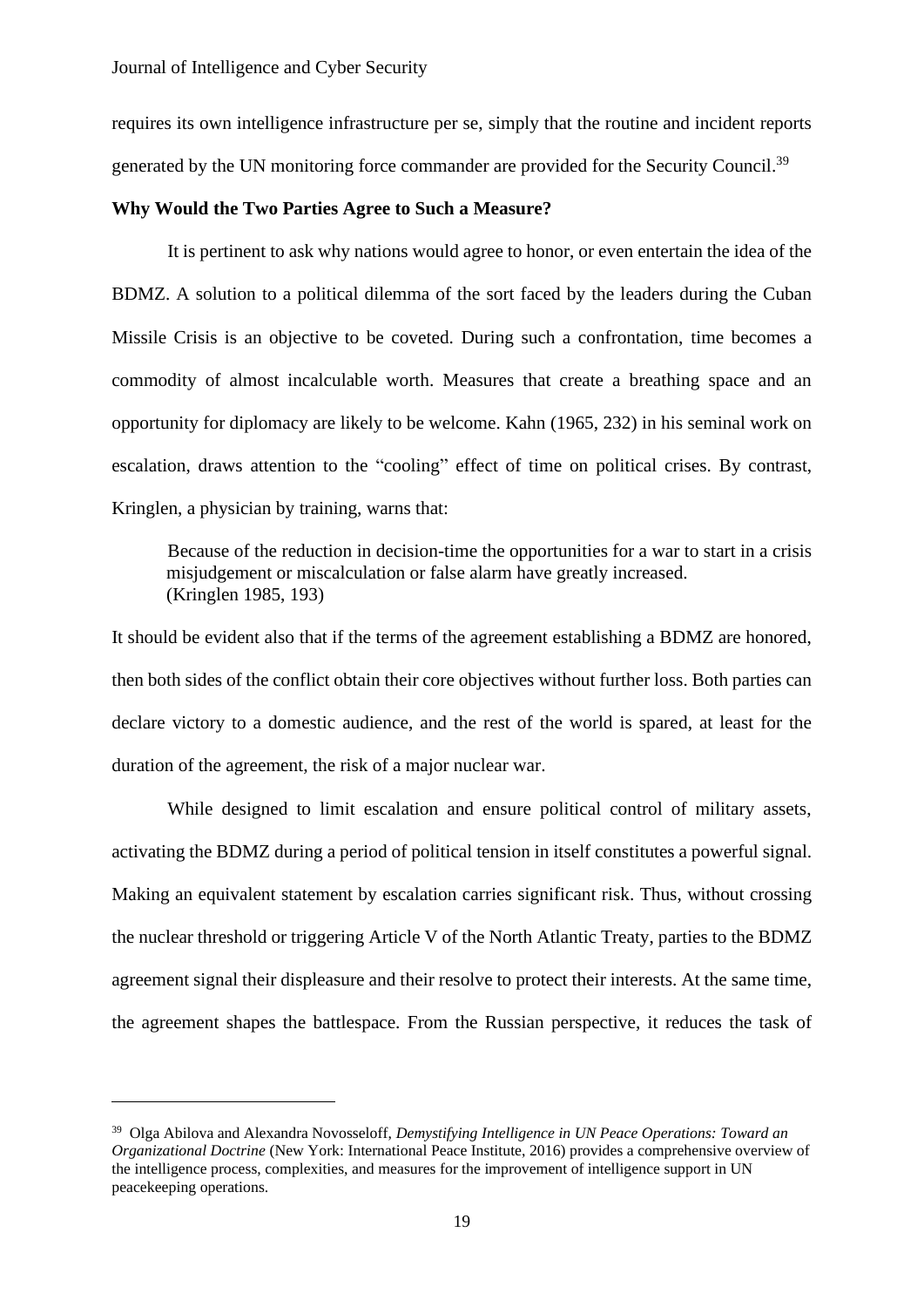protecting their vessels, especially their SSBNs, with the comparatively limited resources at their disposal. Simultaneously, from the NATO standpoint, the BDMZ is consistent with the recent concept of Full Spectrum antisubmarine warfare, in which a comprehensive approach to neutralizing undersea threats is adopted, including spatial isolation. 40

From the political perspective, the establishment of the BDMZ during a period of tension provides the military forces of both belligerents with a clear mission, while at the same time strengthening political control over force commanders and surrendering none of the strategic priorities. The need for such control should not be underestimated—nor indeed the reassurance that political leaders might well derive from knowing that military commanders in a separated battlespace have much less opportunity to initiate unanticipated or independent escalatory action. As Posen (1982, 32 and citations therein) notes, this is a phenomenon that recurs in history. President Kennedy, himself an experienced naval officer, directed the blockade of Cuba personally, in order to curtail needless escalation (Zelikow and Allison 1999, 230–36). Nonetheless, aspects of the prosecution of the blockage were put in place without the president's foreknowledge and consent—specifically, procedures for dealing with Soviet submarines escorting the merchant vessels transporting cargo to Cuba (ibid.). The submarines were armed with nuclear torpedoes (ibid.).

One additional aspect of command and control of relevance to the BDMZ proposal is assurance of communications: in particular, submarine communications. While SSBNs can remain in continuous and instantaneous communications with shore installations if they only have to receive (Hennessy and Jinks 2015, 228), two-way communications with SSNs may be much more difficult to assure, and in periods of tension, the problems may be exacerbated by deliberate jamming.<sup>41</sup> Reducing the requirement for time-sensitive, critical decision approval,

<sup>40</sup> See Toti (2014) for an outline of the Full Spectrum ASW concept.

<sup>41</sup> For an overview of submarine communications, see John Hervey, *Submarines* (London: Brassey's, 1994), 163–78. Mike Rossiter, *Sink the Belgrano* (London: Transworld Publishers, 2008) gives a similar general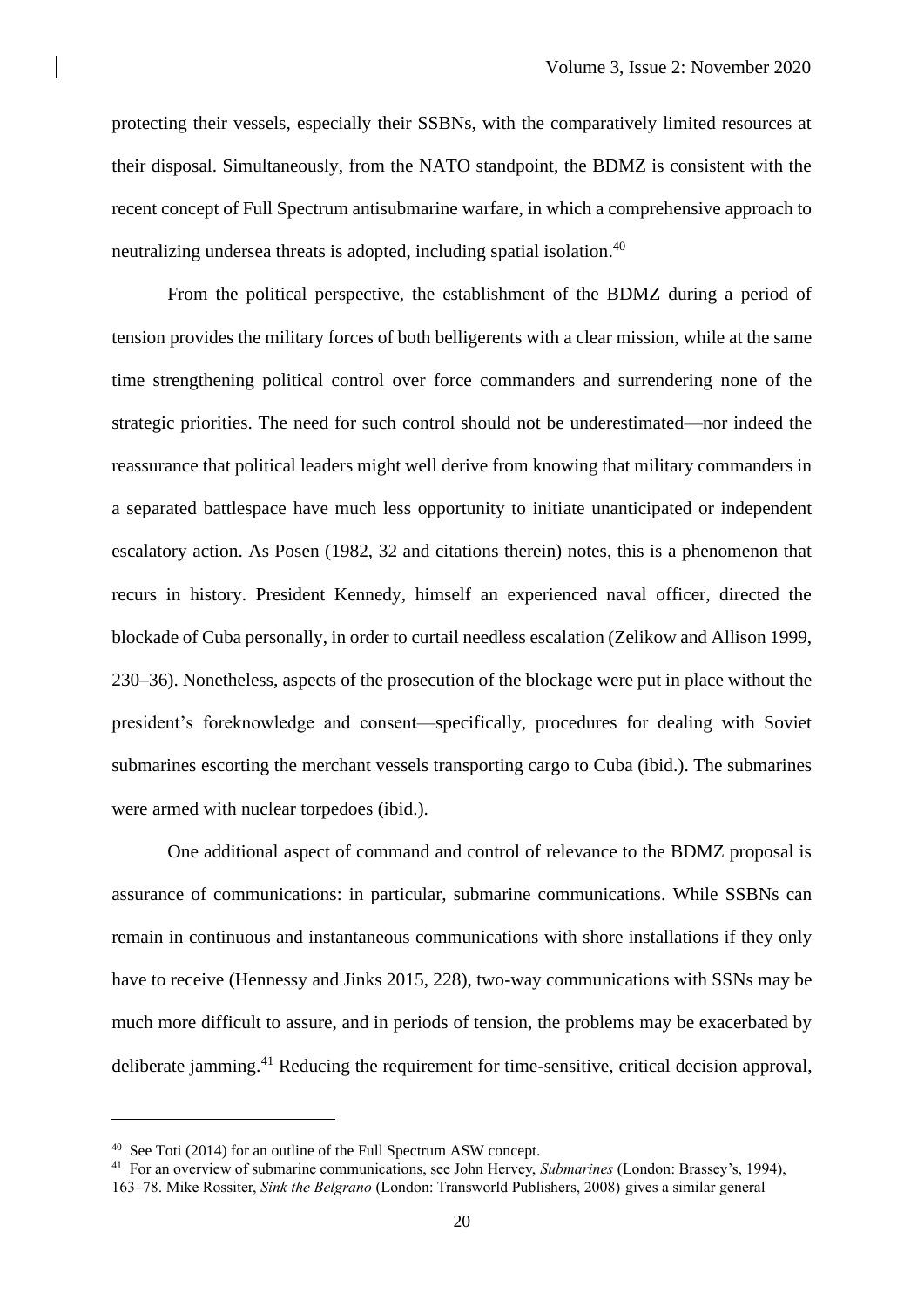without having to rely heavily on rules of engagement, confers an additional safeguard to command and control.

### **Previous Measures to Limit Arctic Conflict**

"Let the North of the globe, the Arctic, become a zone of peace." (Mikhail Gorbachev, October 1, 1987)

Historically, demilitarized zones have tended to be agreed upon at the cessation of a conflict in order to preserve a peace agreement (Boutros-Ghali 1992).<sup>42</sup> However, thought has been given to them as preventive measures (ibid.). In 1987 Mikhail Gorbachev issued his now famous proposal, quoted above. While the Arctic has not become the zone of peace envisaged in the speech, significant political progress has nonetheless been achieved. The Arctic region now has in place a number of treaties and a system of international governance that appears to be robust and practical.

For the archipelago of Svalbard, the treaty of 1920 includes an assurance of minimal military activity (Svalbard Treaty, article 9). In exchange for the recognition of its sovereignty over the region, Norway pledges that it will neither create nor allow the establishment of any naval base or fortification in the territory, "which may never be used for warlike purposes" (ibid.). In practice, military activity in Svalbard is confined largely to the activities of the Norwegian Coast Guard. This is critical to the preservation of peace in the region, because of the strategic geography of the archipelago. Unlike the Gorbachev proposal and the Svalbard Treaty, the BDMZ proposed here is a measure designed specifically to halt escalation, rather than to diminish military activity as a whole. It would be a political and military space only during periods of crisis. Indeed, given the inconvenience and economic penalties associated with the existence of the zone, parties to the agreement would be unlikely to countenance its

description, plus an insight into the problems HMS Conqueror encountered with WT mast damage and the limits of satellite coverage.

<sup>&</sup>lt;sup>42</sup> Report of the Secretary-General pursuant to the statement adopted by the Summit Meeting of the Security Council on 31 January 1992. SC Doc. S/24111, June 17, 1992.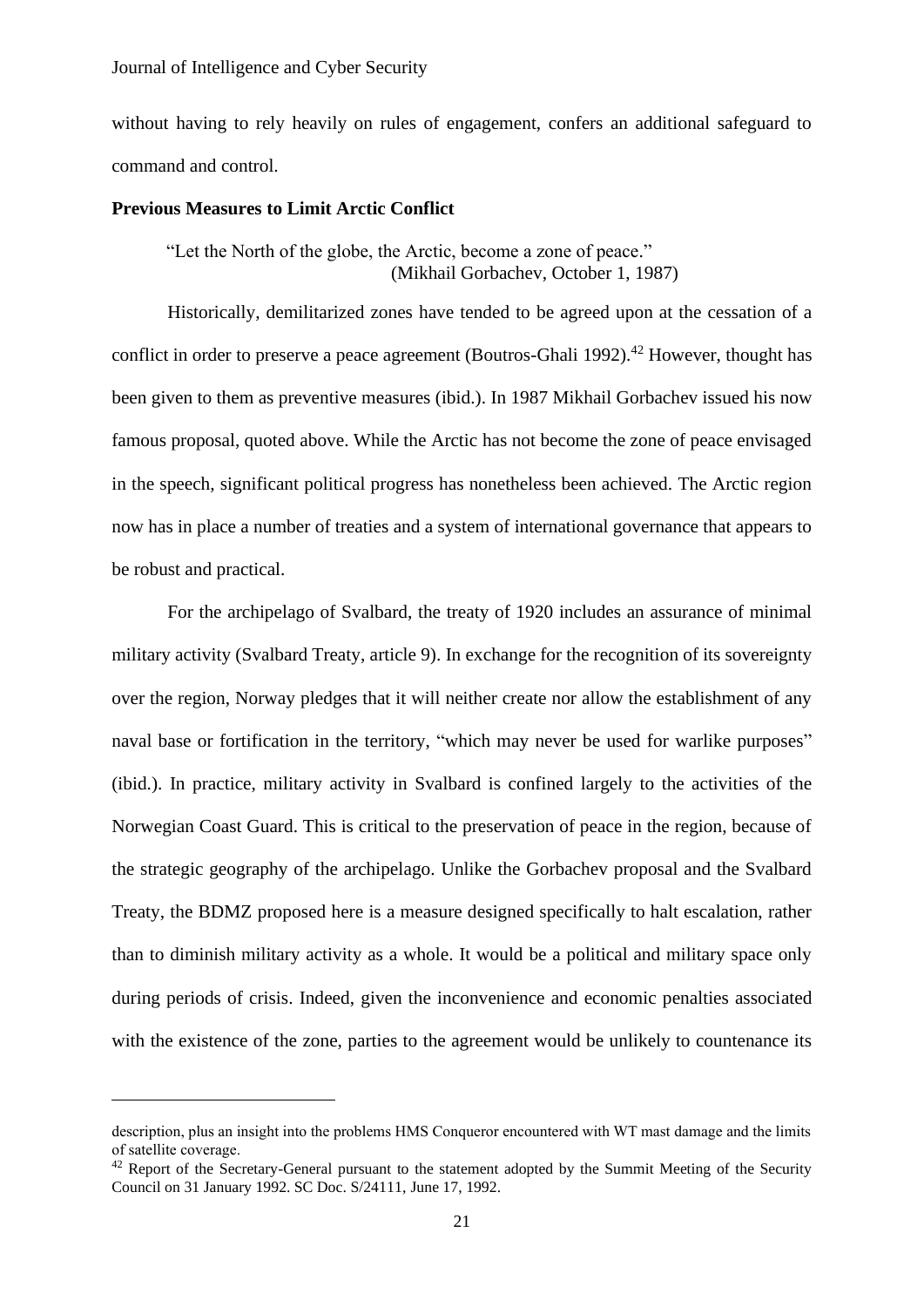duration for any longer than strictly necessary.<sup>43</sup> It would constitute an adjunct to a dispute procedure, established in advance of a possible crisis, and activated by either party to the conflict. Similar measures to prevent the use of nuclear weapons through misunderstanding exist in a number of countries. The first hotline<sup>44</sup> linking the Soviet and US governments came shortly after the Cuban Missile Crisis (Davenport and Medvedeva 2018). Today, similar arrangements exist between France and Russia, Russia and the UK, and between India and Pakistan (ibid.). A set of telephone links between North and South Korea have been put in place, although North Korea has failed to respond during some periods of tension (ibid.). China is reported to have high level communications links with India, Russia, South Korea, the US, and Vietnam (ibid.). Clearly, a willingness to agree to a dormant facility such as a BDMZ would evidence an earnest desire to preserve peace in the Arctic.

# **Historical Aspects—Precedents and Likelihood of Success**

In her detailed 2003 statistical analysis of the durability of peace agreements, Virginia Fortna argues persuasively that particular mechanisms contribute materially to success. Specifically, she identifies three benefits of demilitarized zones: changing the incentives to break a ceasefire, reducing uncertainty regarding actions and intentions, and preventing accidental violations. In the case of "full" DMZs, which she characterizes as those "2 km wide or more, running the full length of the cease-fire line," she reports a clear stabilizing effect, reducing the hazard of a subsequent war by some 90 percent (Fortna 2003, 357).

Of particular interest to this article, she continues:

44 This was the *Memorandum of Understanding Between the United States of America and the Union of Soviet Socialist Republics Regarding the Establishment of a Direct Communications Link*, of June 20, 1963. For a history of the system and similar provisions between nuclear powers, see Kelsey Davenport and Daria Medvedeva, "Hotline Agreements," Arms Control Association, last modified April 2018,

<sup>&</sup>lt;sup>43</sup> For an interesting example of the potential marine insurance penalties for merchant vessels operating in zones in which they may be regarded as "war risk" at Lloyds, see Steven Prokesch, "Insuring 'War Risks' at Lloyd's," *New York Times Archives*, January 16, 1991, [https://www.nytimes.com/1991/01/16/business/insuring-war-risks](https://www.nytimes.com/1991/01/16/business/insuring-war-risks-at-lloyd-s.html)[at-lloyd-s.html.](https://www.nytimes.com/1991/01/16/business/insuring-war-risks-at-lloyd-s.html)

[https://www.armscontrol.org/factsheets/Hotlines.](https://www.armscontrol.org/factsheets/Hotlines) A technical history of the Moscow-Washington Hotline may be found at Crypto Museum (2018).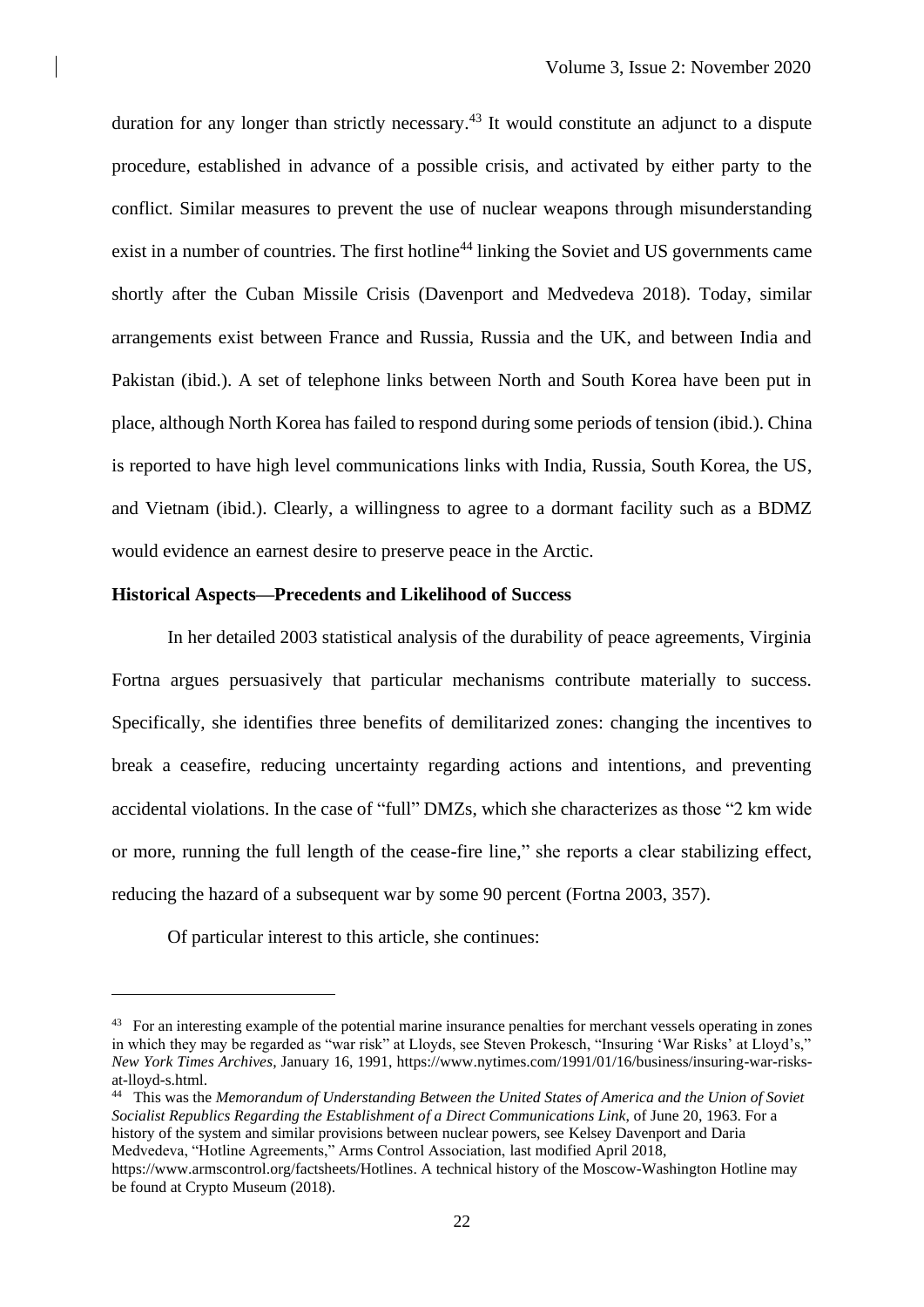If demilitarized zones or peacekeeping can help maintain peace after war, can they do so beforehand? Obviously, one cannot answer this question definitively without a wider study, but at least in theory, the measures discussed above should be effective preemptively. The challenge is likely to be in convincing states to implement them. (Fortna 2003, 366)

It is noteworthy that amongst the cases Fortna examines is the Korean War Armistice. This agreement has held for over half a century, despite a failure to resolve the underlying issues, and the disputed status and location of the seaward extension of the military demarcation line drawn up on the cessation of hostilities (Roehrig 2011). Moreover, while a number of violent incidents, including vessels sunk by belligerent action and cases of fatalities have occurred at this maritime border (ibid.), they have not escalated into a full reignition of the conflict. It must of course be recognized that no agreement such as that proposed for the BDMZ can be enforced on two parties determined to war against each other. Nor can any mechanism such as a demilitarized zone alone provide enduring peace. Nonetheless, even a disputed maritime border can play a role in separating and controlling the military forces of entrenched political antagonists—as demonstrated in Korea, the location of a war that has never been formally concluded by a peace treaty, and following which a number of armed clashes have occurred.

The Korean Armistice is notable also because the signatories were a representative of the United Nations Command, which is a coalition of nations' military forces acting in support of the Republic of Korea, a representative of the Korean People's Army, and a representative of the Chinese People's Volunteer Army. In short, this agreement, which among other things, created the Korean Demilitarized Zone, was successfully negotiated by multiple parties. In the case of the proposed BDMZ, one of the potential impediments is the fact that it would rest on an agreement concluded between Russia and NATO—a single state and a formal alliance of states. And, while such agreements may be administratively challenging, the Korean Armistice is evidence that treaties between alliances and individual states can be made to work. Indeed,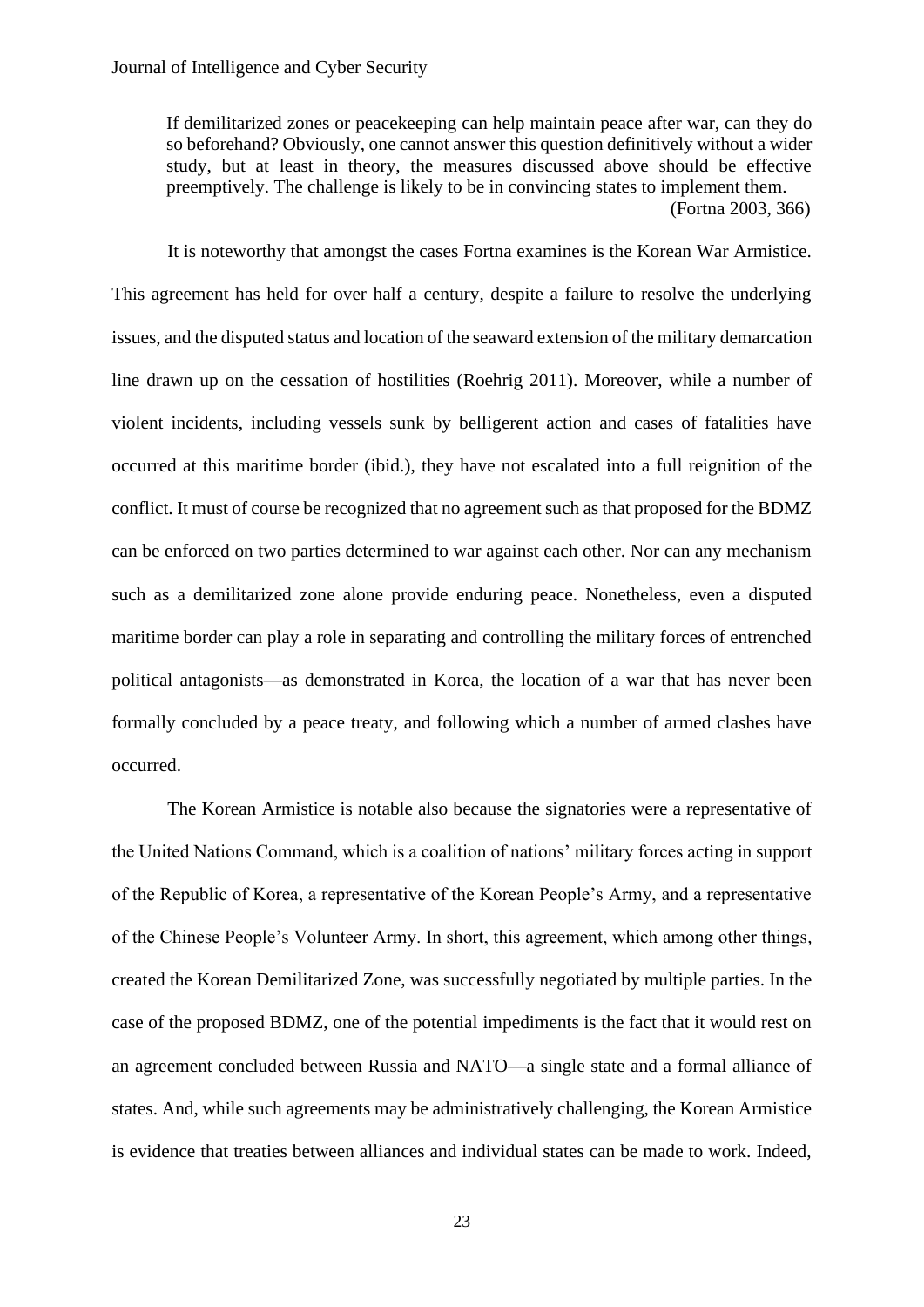under these circumstances, *it is desirable for Russia that NATO remains a politically unified entity*. Hybrid operations undertaken by Russia to divide NATO treaty partners and thereby reduce the force levels it faces could prove disastrous once a process of escalation was underway, as it could sabotage the very BDMZ mechanism that contributed to Russia's security.

## **The Risks of De-Escalation**

"A central strategic puzzle of modern war is that the tactics best suited to dominating the conventional battlefield are the same ones most likely to trigger nuclear escalation…the leaders of U.S. adversaries will face life-and-death incentives to use their nuclear arsenals to force a cease-fire and remain in power."

(Lieber and Press 2009, 43)

The change to Russian policy that provides for circumstances in which first use of nuclear weapons could be made in response to circumstances in which "the very existence of the state is threatened," <sup>45</sup> has led to discussion of a potential Russian escalate-to-de-escalate policy; the first use of nuclear weapons as a demonstration of intent.<sup>46</sup> It is not the purpose of this article to determine whether such a policy exists. However, *should such a strategy be applied*, the potential benefits of a BDMZ agreement may become irremediably lost.

History has revealed a taboo against the first use of nuclear weapons (Tannenwald 1999). Since the end of the Second World War, nations with nuclear weapons have not deployed them against states possessing only conventional arms, even in circumstances in which nuclear retaliation was impossible; for example, the United States before the Soviet Union developed a nuclear capability, or during the Korean and Vietnam wars (ibid). Other nations have similarly refrained from first nuclear use. The Soviet Union did not deploy nuclear weapons in its extensive war in Afghanistan, nor did Israel during its wars against Arab states

<sup>45</sup> *The Military Doctrine of the Russian Federation* op. cit.

<sup>&</sup>lt;sup>46</sup> See Richard Sokolsky, "The New NATO-Russia Military Balance: Implications for European Security," Carnegie Endowment for International Peace, March 13, 2017, https://carnegieendowment.org/2017/03/13/newnato-russia-military-balance-implications-for-european-security-pub-68222.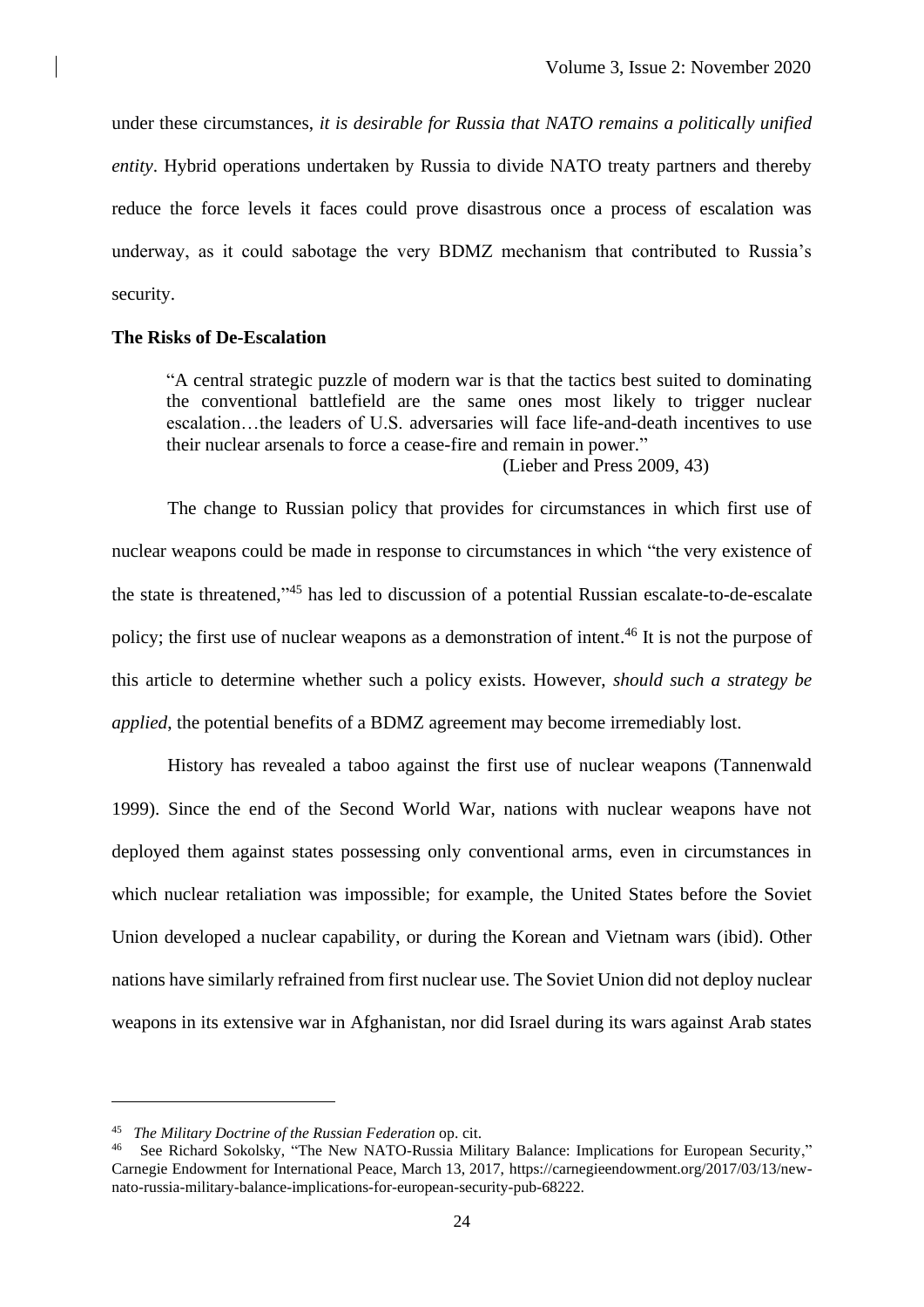in 1967 and 1973 (ibid.). The international opprobrium and long-term political costs of such an act in the modern era would be severe, to say the least, and any trust that the BDMZ agreement would be honoured would likely evaporate. Any attempt to use the BDMZ as part of a stratagem in which a nuclear strike was followed by retreat behind the demilitarized region would most likely prove more provocative than a preemptive strike alone, appearing cowardly and deceitful. The role of contempt in political decisions has a sobering literature. John Stoessinger (1985, 208–9) notes the effect of distorted views of an adversary's character in precipitating a conflict. Even if an Arctic conflict remained conventional in nature, a perception that the initiation of the BDMZ was duplicitous in nature would probably negate its value. Hence for example, the combination of an amphibious assault against Svalbard by Russian forces, combined with the declaration of BDMZ activation to consolidate potential political and military gains, would be unlikely to succeed.<sup>47</sup>

## **Time, Prestige, and a Negotiating Space**

The activation of the BDMZ would constitute political language. It would be a warning, similar to increasing a military readiness state. But it would also be an invitation to negotiate and reach an acceptable political solution without displaying weakness. In addition to separating the maritime combat assets of each side, it reduces the likelihood of misinterpretation that may result from some aspects of conventional warfare. As Posen notes in the context of the Cold War:

A deliberate conventional campaign against Soviet SSBNs could be understood by the Soviets as the beginning of a damage-limiting strategic first-strike. Given the importance of nuclear weapons and nuclear war in Soviet doctrine, even the appearance of such a campaign could trigger dire consequences.

(Posen 1982, 43)

<sup>&</sup>lt;sup>47</sup> There has been some speculation that Russian forces have exercised an amphibious invasion of Svalbard (Stormark 2017). A report quoting Norway's counter-espionage chief Eirik Haugland suggested "a foreign agent" had travelled to northern Norway to map the landing point of an underwater communications link between Svalbard and the mainland (Associated Press 2014).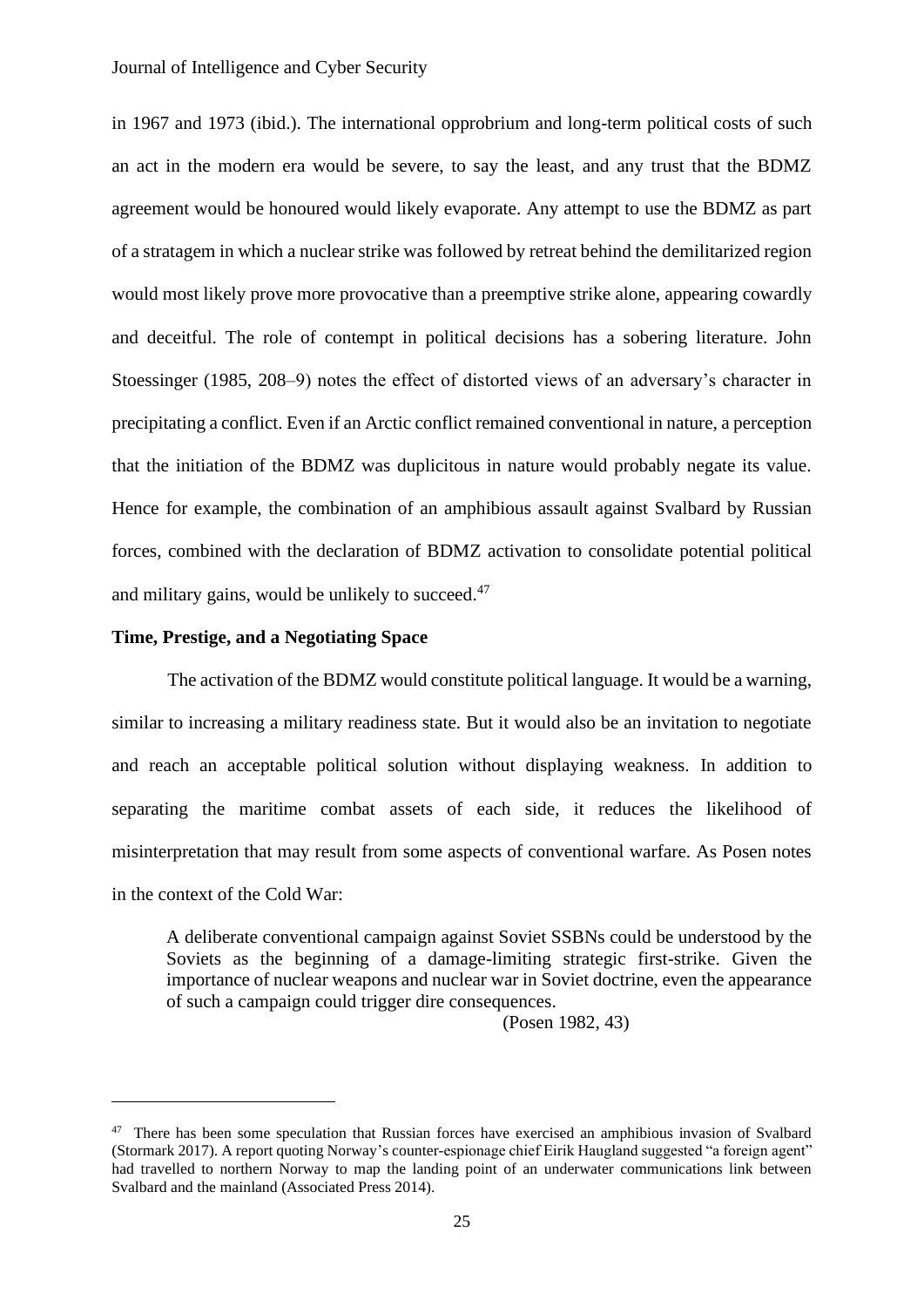At the same time, however, both parties would know that a failure to respect the activation of the BDMZ could be interpreted as escalation in itself. It would indicate that the recipient party has no interest in peace or does not believe that an accommodation can be achieved with the initiating nation.

Receiving such a signal might be more challenging than being faced with the dilemma of a choice between nuclear war and political humiliation.

### **Technological and Geospatial Change**

A DMZ is not an invincible barrier, and it is not intended to be. Its value lies in the extent to which it contributes to the three functions noted above: namely, changing the incentives to break a ceasefire, reducing uncertainty regarding actions and intentions, and preventing accidental violations (Fortna 2003). Certainly, novel technology may impede the enforcement of DMZ rules. For example, a stealth aircraft may defeat the ability of a UN ship using a monostatic radar<sup>48</sup> to detect it penetrating the BDMZ.<sup>49</sup> But in the case of such a violation, the perpetrator could not have absolute assurance of being undetected, either by the peacekeeping assets or the opposing force. Moreover, such behavior risks losing the very benefits conferred by the treaty. A similar argument might be made against a submarine incursion.

As climate change proceeds, the ice edge is likely to retreat for much of the year. Thus, the ice may no longer form a barrier to the north of the BDMZ. Should it retreat to the extent that open water to the north of the Barents permits safe passage for surface ships around Svalbard and then south via the Fram Strait, the UN surface ship patrol would have to extend

<sup>&</sup>lt;sup>48</sup> A radar in which the transmit and receive functions are collocated in a single antenna array. Bistatic radars utilise transmitter and receiver antennae with significant physical separation. Arend Westra, *Radar Versus Stealth: Passive Radar and the Future of US Military Power* (Washington, DC: National Defense University, Institute for National Strategic Studies, 2009) gives an overview of this approach to defeating stealth technology.

<sup>&</sup>lt;sup>49</sup> Or it may not. Stealth technology tends to be optimized against a limited frequency spectrum. See Guy Plopsky and Fabrizio Bozzato, "The F-35 vs. the VHF Threat," *Diplomat*, August 21, 2014, https://thediplomat.com/2014/08/the-f-35-vs-the-vhf-threat/, for a discussion of this and also the incident in which an F-117 stealth aircraft was shot down over Yugoslavia in 1999.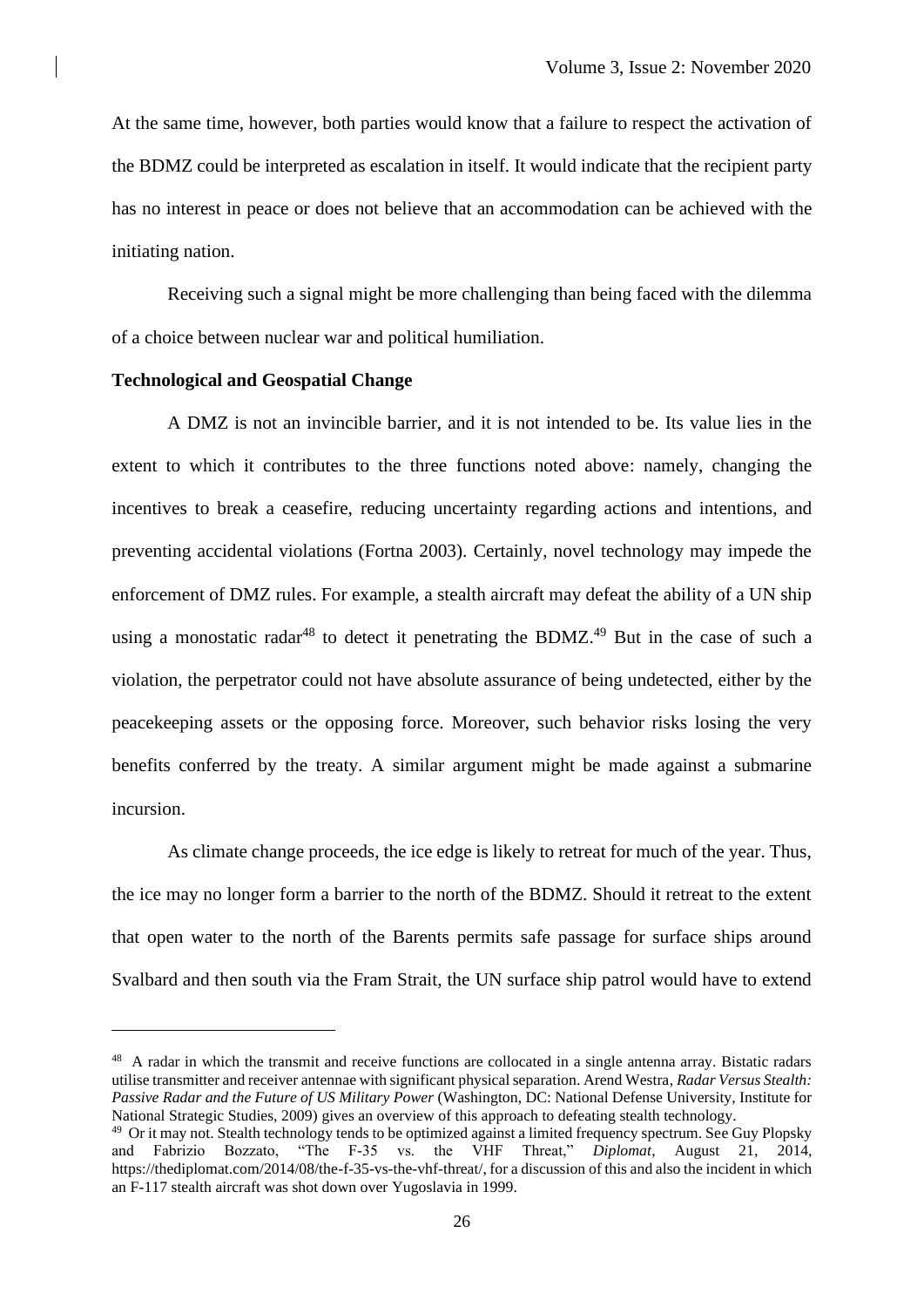north also to police the SAR Treaty boundary (figure 1). ASW aircraft are not so limited, and it may be that organic<sup>50</sup> air assets on UN peacekeeping vessels can be supplemented by UN maritime patrol aircraft (MPA) operating out of Svalbard. This would certainly be in keeping with the spirit of the 1920 Treaty as the aircraft would not be using runway facilities for any warlike purpose per se—quite the reverse, they would be operating to maintain peace, and as both Norwegian and Russian interests are represented on the archipelago, all parties could be kept informed of operations.

However, it must be acknowledged that Arctic ASW is a highly specialized undertaking, requiring not only the use of specialized equipment but also the maintenance of perishable and specific skills.<sup>51</sup> Such equipment and skills may be in limited supply in prospective candidate nations for the peacekeeping function. Consider the situation in which a Russian submarine proceeds north from the Barents, under the polar pack, then south through the Fram Strait and into the Greenland Sea, using the sea ice to the East of Greenland to mask its approach to the Atlantic. It might evade detection by UN ASW assets, but would risk detection and destruction by NATO forces. Fortna's (2003) observations are pertinent here. A maritime DMZ is as porous as any terrestrial DMZ, which can be flown over, fired across, or tunnelled under. The establishment of the BDMZ does nothing to inhibit the *defensive* operations of either side; in fact, it enhances them, enabling both sides to concentrate their search operations. However, it inhibits *offensive* operations such as NATO penetration into the Barents or Russian deployment into the Norwegian Sea. Breaking a ceasefire under these conditions abandons such advantage and risks the return to escalation and potentially the use of nuclear weapons. The BDMZ also reduces uncertainty regarding the actions and intentions

<sup>50</sup> Shipborne.

<sup>51</sup> For further information regarding the complex nature of Arctic ASW, Carl Hoffman, "Orion the Hunter," *Air & Space* 9, no. 5 (Dec 1994/Jan 1995): 70–79, Reports on a training mission in a maritime patrol aircraft. Similarly, Captain Thomas Le Marchand describes problems associated with Arctic ASW from the perspective of a submarine Commanding Officer (Le Marchand 1985).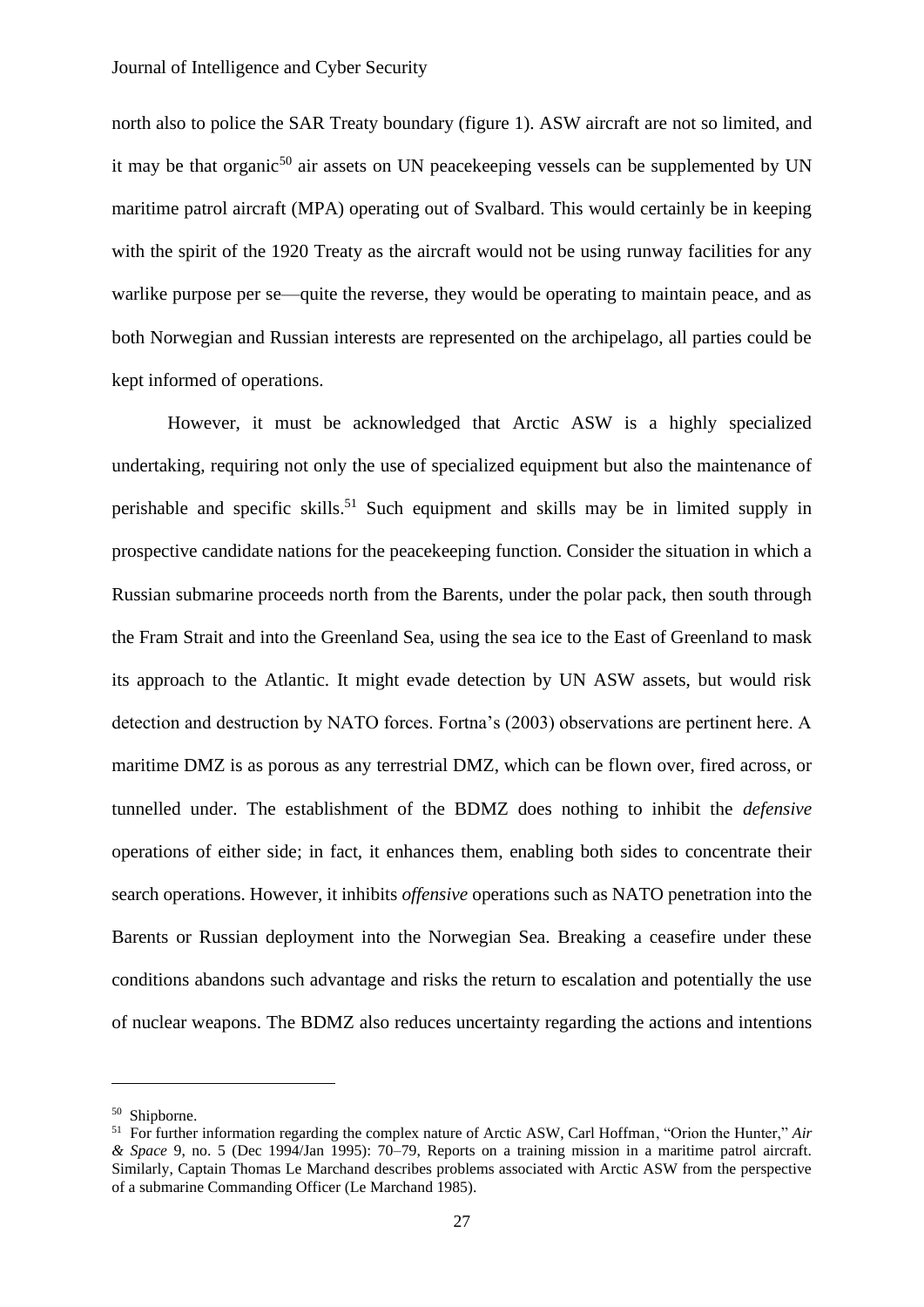of the other party; crossing the boundary is by definition a hostile act, and accidental violations are also likely to be reduced, since the forces are physically separated and under the observation of neutral assets.

## **Scenarios—The BDMZ in a Prospective Real-World Incident**

Under what circumstances might the BDMZ be activated, and what role would it play in specific cases? Baum, de Neufville, and Barrett (2018), in a very carefully researched model of nuclear war initiation, classify causal agency into fourteen scenarios (figure 2). Their analysis is richly illustrated with historical instances of potentially influential and causal events (ibid.). Six scenarios occur when a state makes an intentional first-strike nuclear attack: three involve intentional escalation, and three follow inadvertent escalation (ibid.). Eight of the scenarios arise when a state falsely believes that a nuclear attack has already occurred and retaliates (ibid.).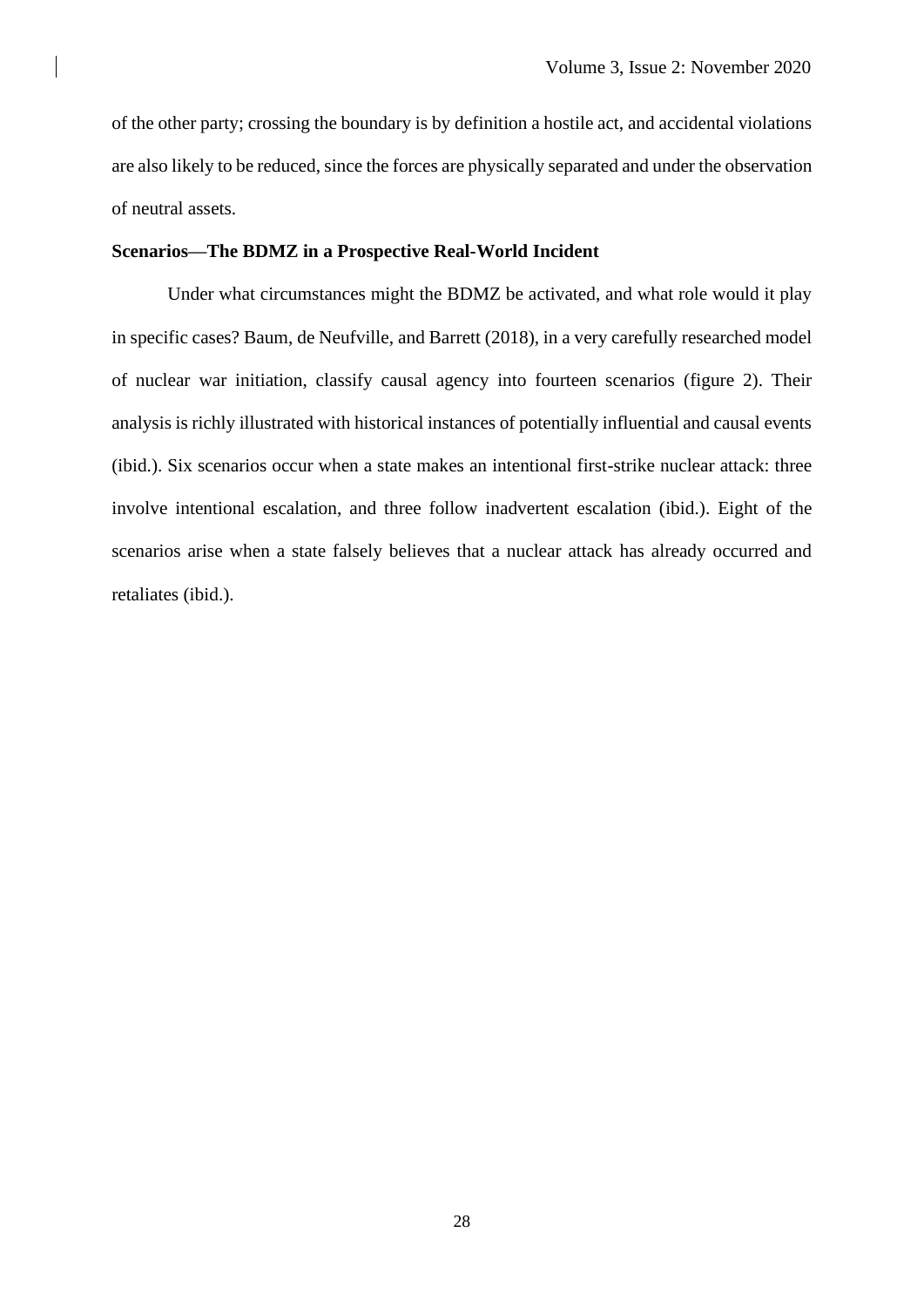



In reviewing the scenarios, the prospective benefits of a BDMZ agreement are evident. Baum, de Neufville, and Barrett identify four basic causal processes, which will be considered in turn:

1. Intentional escalation: where one side perceives that the other is pursuing a deliberately escalatory course, and that such behavior could lead to a nuclear exchange, activating the BDMZ brings four benefits. First, it signals the gravity with which one party views the situation, without having to embark on military action involving the discharge of weapons or the occupation of a physical part of the battlespace. Second, it indicates to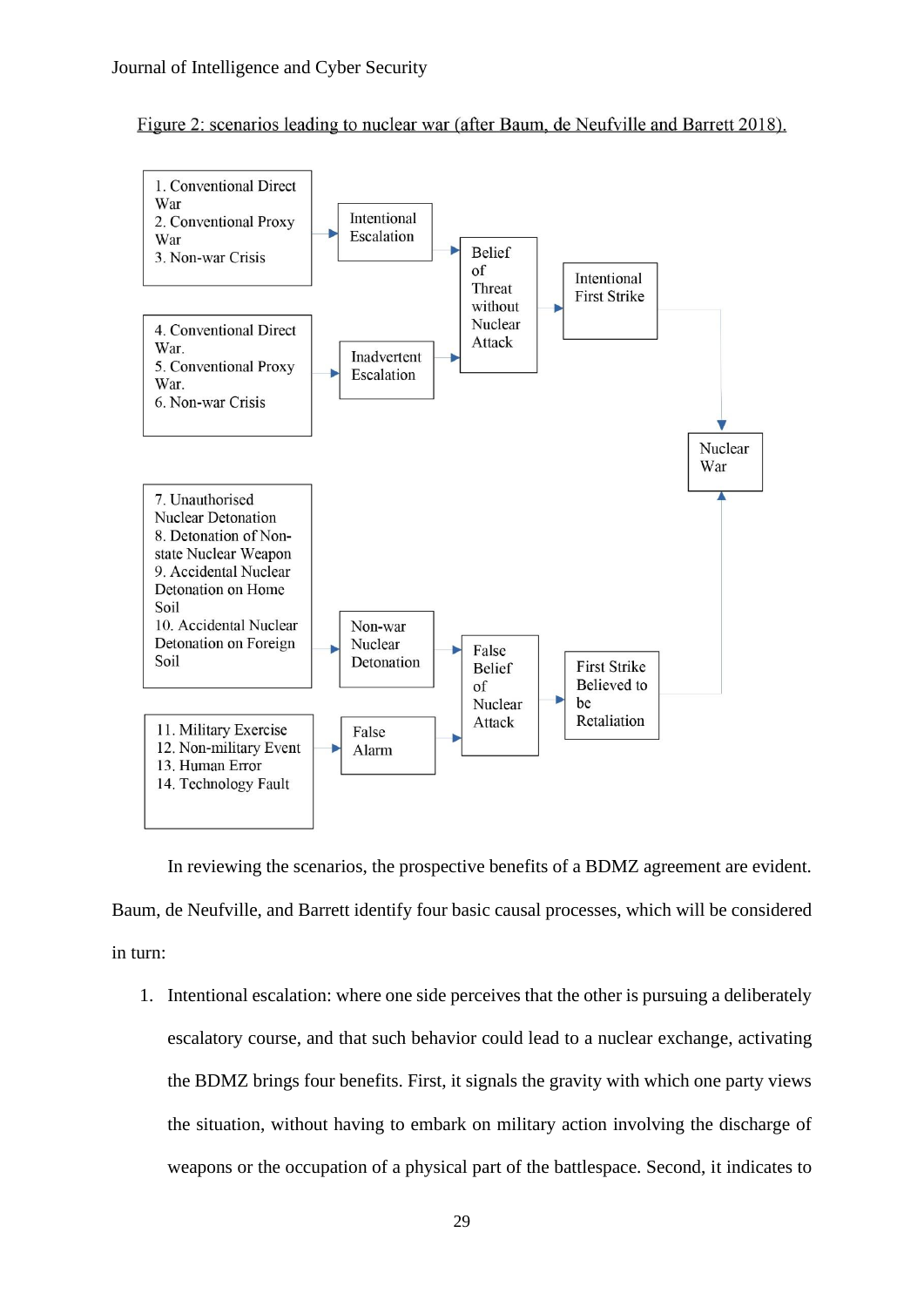all state players on the international stage that the instigating party is open to dialogue and peaceful resolution to the crisis. Third, it forces the other side to clarify their intentions—they either honor the agreement and command their forces to behave accordingly or reveal a belligerent desire to engage in combat. Finally, it makes clear to state players and own forces an intention to maintain tight political control of nuclear weapons.

- 2. Inadvertent escalation: in addition to the above benefits, activating the BDMZ during a period of political tension confers confidence that military commanders on both sides will not either misinterpret or evade the instructions of the political leadership. It brings much needed time in which to make decisions as events unfold.
- 3. Nonwar nuclear detonation: a single nuclear detonation does not constitute a counterforce<sup>52</sup> strike per se. Until the cause of the event is clarified, activating the BDMZ would bring both NATO and Russia confidence that both sides intend to resolve the incident peacefully, while neither surrenders strategic advantage.
- 4. False alarm: if the reason for the false alarm is a military exercise that appears to be a cover for an invasion or nuclear attack, activating the BDMZ signals concern rapidly. However, monitoring system errors are likely to create a crisis with such rapidity that only strict failsafe measures and human intervention will provide appropriate management of the risk.

### **The Kennedy Dilemma, and the Kennedy Solution**

The focus of this article has been the choice between nuclear war and political retreat that leaders face in a prospective future escalation. 1962 that dilemma was solved by President Kennedy and his advisers. The solution was not founded on simple threats, but on political

<sup>&</sup>lt;sup>52</sup> A counterforce strike is one designed to eliminate an enemy's nuclear weapons. A countervalue strike is one designed to destroy an enemy's population, civil infrastructure, and economy.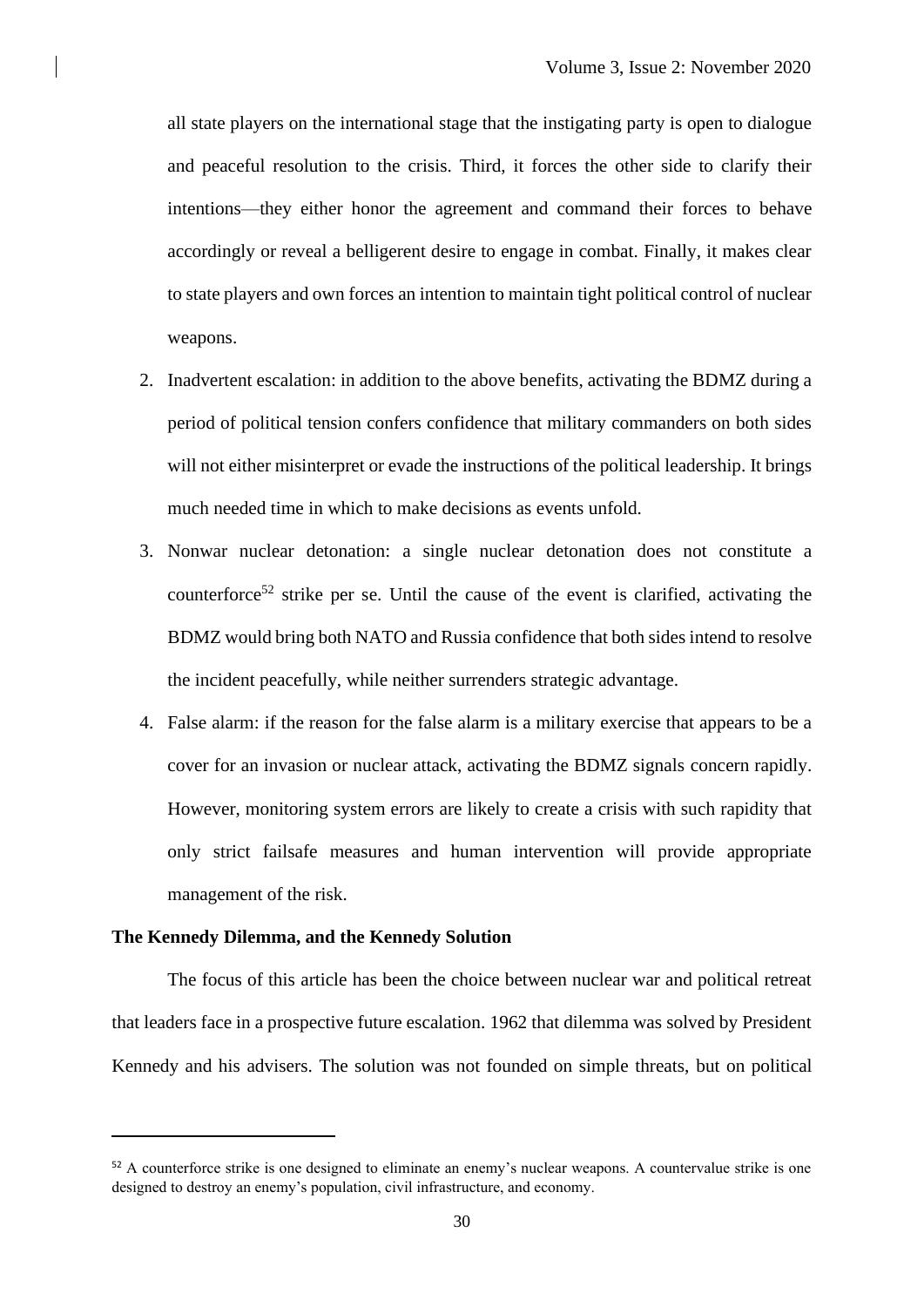### Journal of Intelligence and Cyber Security

discourse. While demonstrating resolve, the situation was not addressed as a zero-sum game. Moreover, without surrendering military advantage, negotiation achieved de-escalation. In exchange for the removal of Soviet missiles, President Kennedy pledged to end the "quarantine" (naval blockade) of Cuba and gave an assurance that the island would not be invaded. He was also prepared, under mutually agreed conditions of secrecy, to withdraw the obsolescent PGM-19 Jupiter medium range ballistic missiles from their bases in Turkey.<sup>53</sup> Thus, while preserving the political credibility of both sides, he was prepared to grant reassurance. Critically, he sought to exercise tight political control over military assets.

The BDMZ approach to Arctic de-escalation is designed to provide the same factors: demonstration of resolve, an opportunity for diplomatic exchange, the preservation of political credibility, and tight control over military forces. In 1962 escalation was halted. In a future situation, there may not be individuals with Kennedy's military and political experience in office.

#### **Conclusions**

Ultimately, the strategy proposed in this article is about maintaining proper command and control of nuclear forces under circumstances of escalating international tension in the Arctic maritime environment. Above all, in a future conflict, the concept is designed to buy time for deliberation and negotiation and to preserve the fundamental strategic priorities of both NATO and Russia, while simultaneously providing both sides with a scenario that is domestically defensible.

The Arctic is an ancient battlespace and has been cited as a potential source of conflict, due to a perception that the increased logistical availability of Arctic hydrocarbons as climate

<sup>&</sup>lt;sup>53</sup> There is some doubt as to whether the Jupiter missiles in Italy formed part of the agreement. In the event, they were removed also. For an analysis of the agreement regarding the Jupiter missiles, see Jim Hershberg**,**  "Anatomy of a Controversy: Anatoly F. Dobrynin's Meeting with Robert F. Kennedy, Saturday, 27 October 1962," *The Cold War International History Project Bulletin* 5 (Spring 1995), https://nsarchive2.gwu.edu//nsa/cuba\_mis\_cri/moment.htm.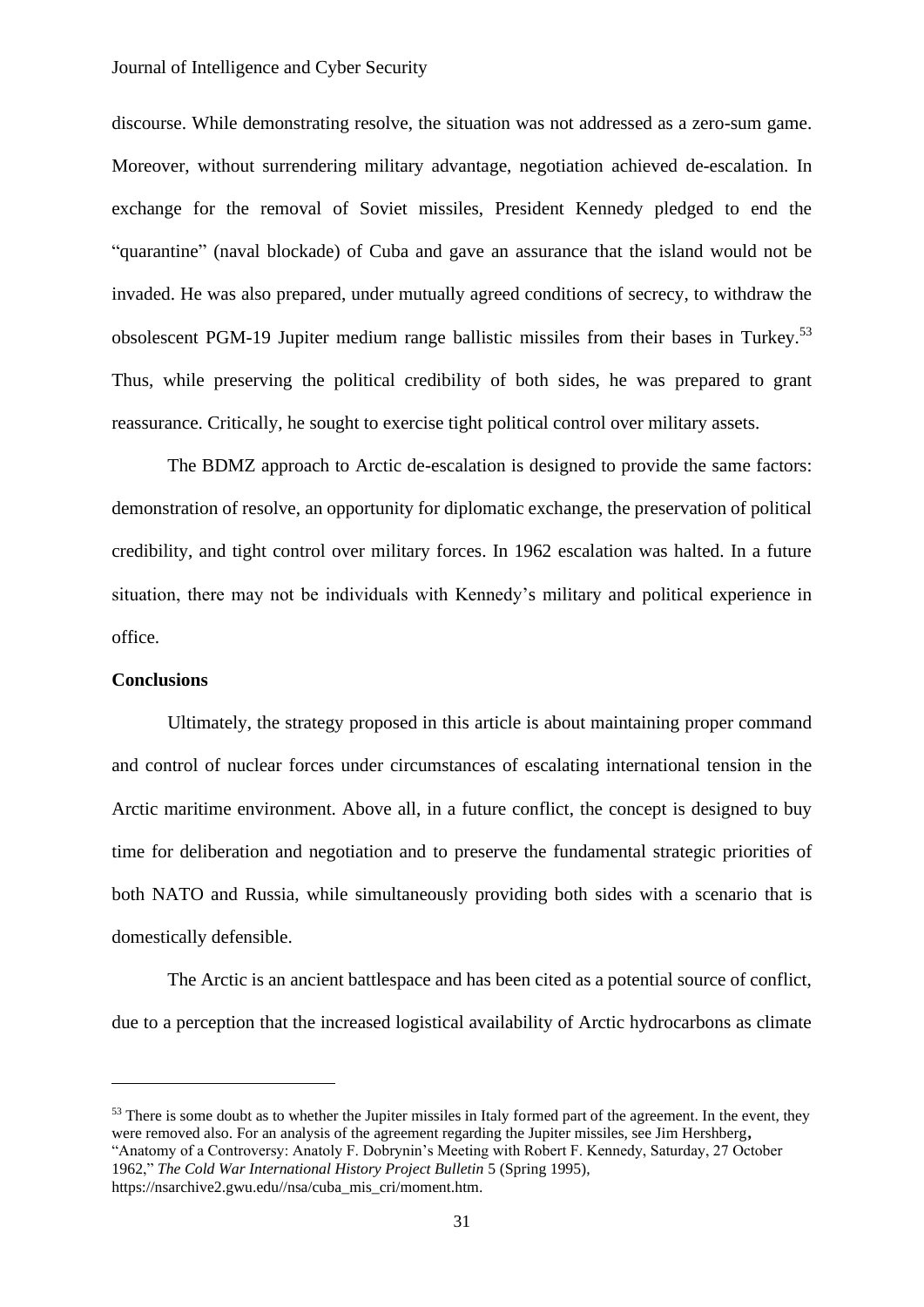change develops will lead to aggressive competition at the state level. The reality is more subtle. Melt may impede, as well as facilitate oil development, while the key controlling factor is oil price. However, in a conflict between Russia and NATO, the Arctic would become an inevitable battlespace. This is for two reasons: first, the Russian Northern Fleet is based primarily on the Kola Peninsula, and the Russians may predicate the protection of their submarine nuclear force on an Arctic "bastion" concept; second, a conflict between Russia and NATO would likely involve attempts to contain the Northern Fleet, and a contest to control the sea lanes resupplying Europe across the Atlantic could commence.

Russia does not currently possess conventional naval parity with NATO forces. A military situation could develop rapidly in which the Russian leadership considered that the "very existence of the state" was threatened; a circumstance for which current policy permits the use of nuclear weapons. Indeed, a reported recent shift in Russian military thought is to redress the shortfall with a "de-escalatory" first use strike using a nuclear weapon in a tactical role. The dilemma confronting political leadership on both sides of the conflict would be that which arose during the Cuban Missile Crisis: a choice between deploying nuclear weapons and a humiliating political retreat.

To arrest the process of escalation, it is proposed in periods of heightened tension to establish a maritime demilitarized zone isolating the bastion used by the Russians to protect their ballistic missile submarines. This would be based on the existing delimitation of search and rescue responsibilities mandated by treaty, and would prevent belligerent forces crossing, or exchanging fire across a twenty-nanometer-wide zone straddling the boundary. The DMZ could be activated by either party, but once established, could only be deactivated with the consent of both.

DMZs have a long history, principally associated with the cessation of conflict. The attraction of a DMZ as considered here is that it avoids the dilemma that arose in the Cuban

32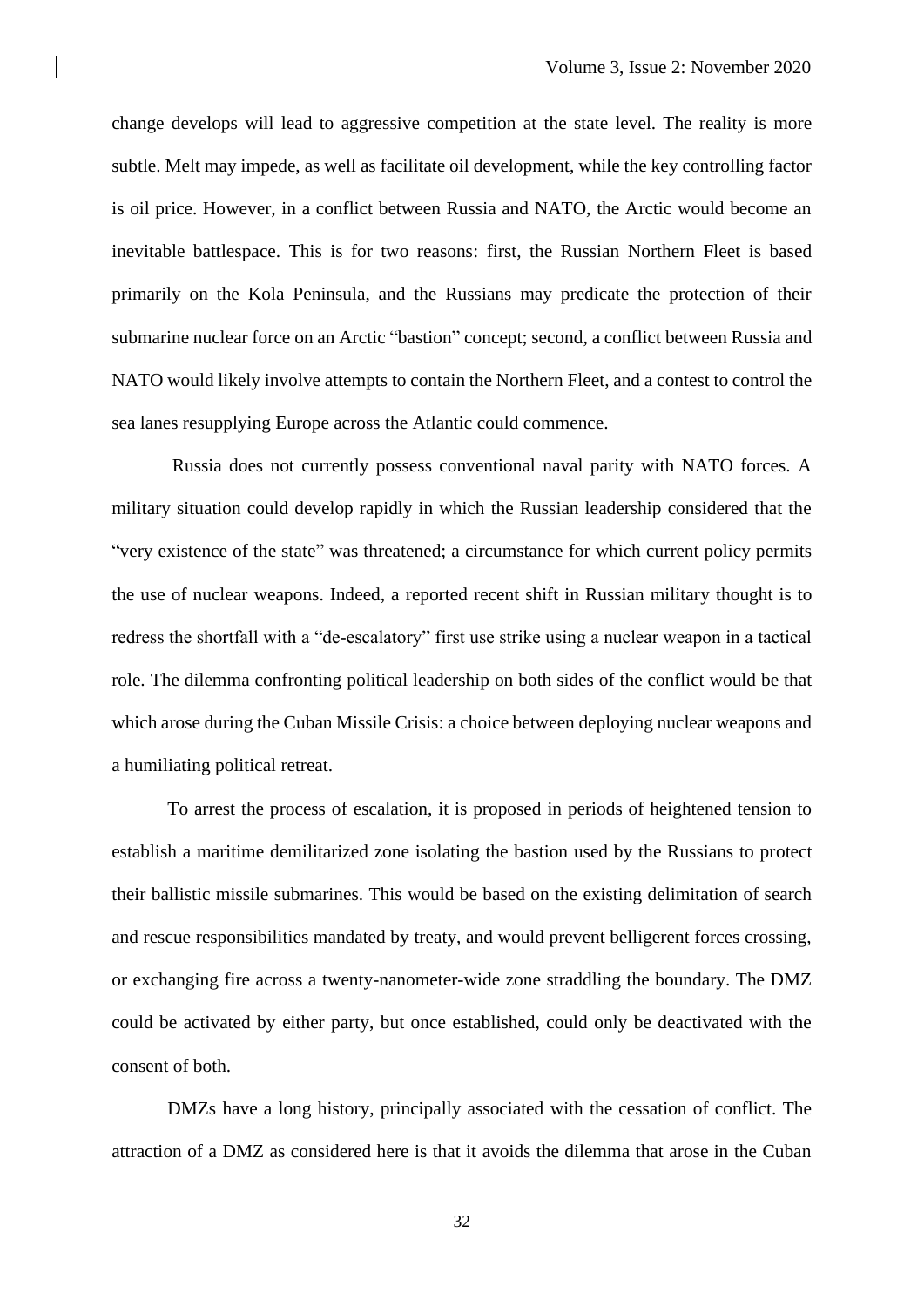case, not only because it would arrest the process of escalation, including the use of nuclear weapons but because both belligerents could claim the measure as a political victory.

# **Acknowledgments**

The author very gratefully acknowledges the support of Mr. Toby Benham, who created

the chart to the author's specifications, Dr. Eleanor Peers for her translations of Russian

documents, the comments and suggestions of Dr. Vårin Alme, Flt. Lt. Sandra Couch, Dr.

Duncan Depledge, Mr. Stephen Harris of Marsh Ltd., Dr. Janet West, Dr. Martin Evans, and

anonymous peer reviewers.

# **References**

- Abilova, Olga, and Alexandra Novosseloff. *Demystifying Intelligence in UN Peace Operations: Toward an Organizational Doctrine*. New York: International Peace Institute, 2016.
- Allison, Graham T. "Conceptual Models and the Cuban Missile Crisis." *American Political Science Review* 63, no. 3 (1969): 689–718.
- Arctic Council Conference. "2008 Ilulissat Declaration: Adopted in Ilulissat, Greenland on 28 May 2008." https://cil.nus.edu.sg/wp-content/uploads/2017/07/2008-Ilulissat-Declaration.pdf.
- Ash, John. "Cold Peace: Arctic Conflict in an Era of Climate Change." *Journal of Intelligence and Terrorism Studies* no. 1 (2016): 1–13.
- Associated Press. "As Arctic Melts away, Cold War-Style Spy Games Heat Up." *Associated Press*, June 11, 2014. https://www.cbsnews.com/news/as-arctic-melts-away-cold-warstyle-spy-games-heat-up/.
- Åtland, Kristian. "The Security Implications of Climate Change in the Arctic Ocean." In *Environmental Security in the Arctic Ocean*, edited by Paul Arthur Berkman and Alexander N. Vylegzhanin, 205–16. Dordrecht: Springer, 2013.
- Baldwin, John, and Ron Powers. *Last Flag Down: The Epic Journey of the Last Confederate Warship*. New York: Crown Publishers, 2007.
- Baum, Seth, Robert de Neufville, and Anthony Barrett. "A Model for the Probability of Nuclear War." *Global Catastrophic Risk Institute Working Paper* 18, no. 1 (2018). https://papers.ssrn.com/sol3/papers.cfm?abstract\_id=3137081.

Bolkhovitinov, Nikolaĭ Nikolaevich. *Russian-American Relations and the Sale of Alaska,*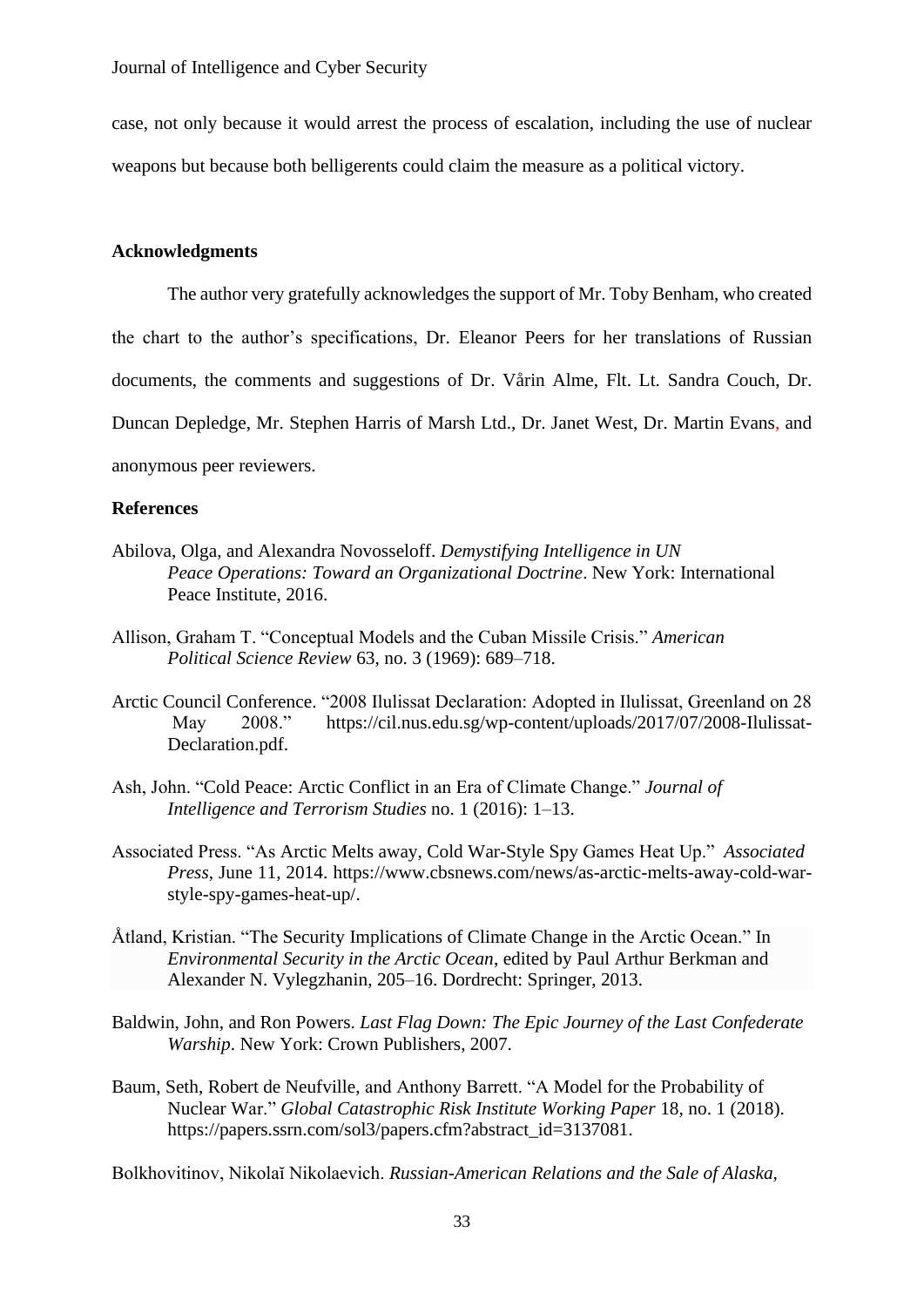*1834–1867*. Fairbanks, AK: Limestone Press, 1996.

- Borgerson, Scott G. "The Great Game Moves North: As the Arctic Melts, Countries Vie for Control." *Foreign Affairs*, March 25, 2009.
- Boutros-Ghali, Boutros. "An Agenda for Peace: Preventive Diplomacy, Peacemaking and Peace-Keeping." January 31, 1992. Report of the Secretary-General pursuant to the statement adopted by the Summit Meeting of the Security Council.
- Burch, Ernest S., Jr. "Traditional Native Warfare in Western Alaska." In *North American Indigenous Warfare and Ritual Violence*, edited by Richard J. Chacon and Rubén G. Mendoza. Tucson: University of Arizona Press, 2007.
- Burns, R. "US Accuses Russia of Testing Anti-satellite Weapon in Space." *Military Times*, July 23, 2020. https://www.militarytimes.com/news/your-military/2020/07/23/us accuses-russia-of-testing-anti-satellite-weapon-in-space/.
- Chatham House. "International Law Applicable to Naval Mines." *International Law Studies* 90, no. 1 (2014), online at [https://digital](https://digital-/)commons.usnwc.edu/cgi/viewcontent.cgi?article=1008&context=ils.
- Compton-Hall, Richard. *Submarine vs. Submarine: The Tactics and Technology of Underwater Confrontation*. New York: Orion, 1988.
- Conway, Martin. *No Man's Land: A History of Spitsbergen from its Discovery in 1596 to the Beginning of the Scientific Exploration of the Country*. Cambridge: Cambridge University Press, 1906.
- Coupe, Joshua, Charles G. Bardeen, Alan Robock, and Owen B. Toon. "Nuclear Winter Responses to Nuclear War between the United States and Russia in the Whole Atmosphere Community Climate Model Version 4 and the Goddard Institute for Space Studies ModelE." *Journal of Geophysical Research: Atmospheres* 124, no. 15 (2019): 8522–43.
- Crypto Museum. 2018. "Washington-Moscow Hotline." Home Page. Last modified September 3, 2018. http://www.cryptomuseum.com/crypto/hotline/.
- Davenport, Kelsey, and Daria Medvedeva. 2018. "Hotline Agreements." Arms Control Association. Last modified April 2018. https://www.armscontrol.org/factsheets/Hotlines.
- Defense Intelligence Agency. "Russia Military Power: Building a Military to Support Great Power Aspirations." 2017. Report DIA-11-1704-161. <https://www.dia.mil/Portals/27/Documents/News/Military%20Power%20Publication> s/Russia%20Military%20Power%20Report%202017.pdf.
- Dobbs, Michael. *One Minute to Midnight: Kennedy, Khrushchev and Castro on the Brink of Nuclear War*. New York: Random House, 2008.

Forden, Geoffrey. "Reducing a Common Danger: Improving Russia's Early-Warning System."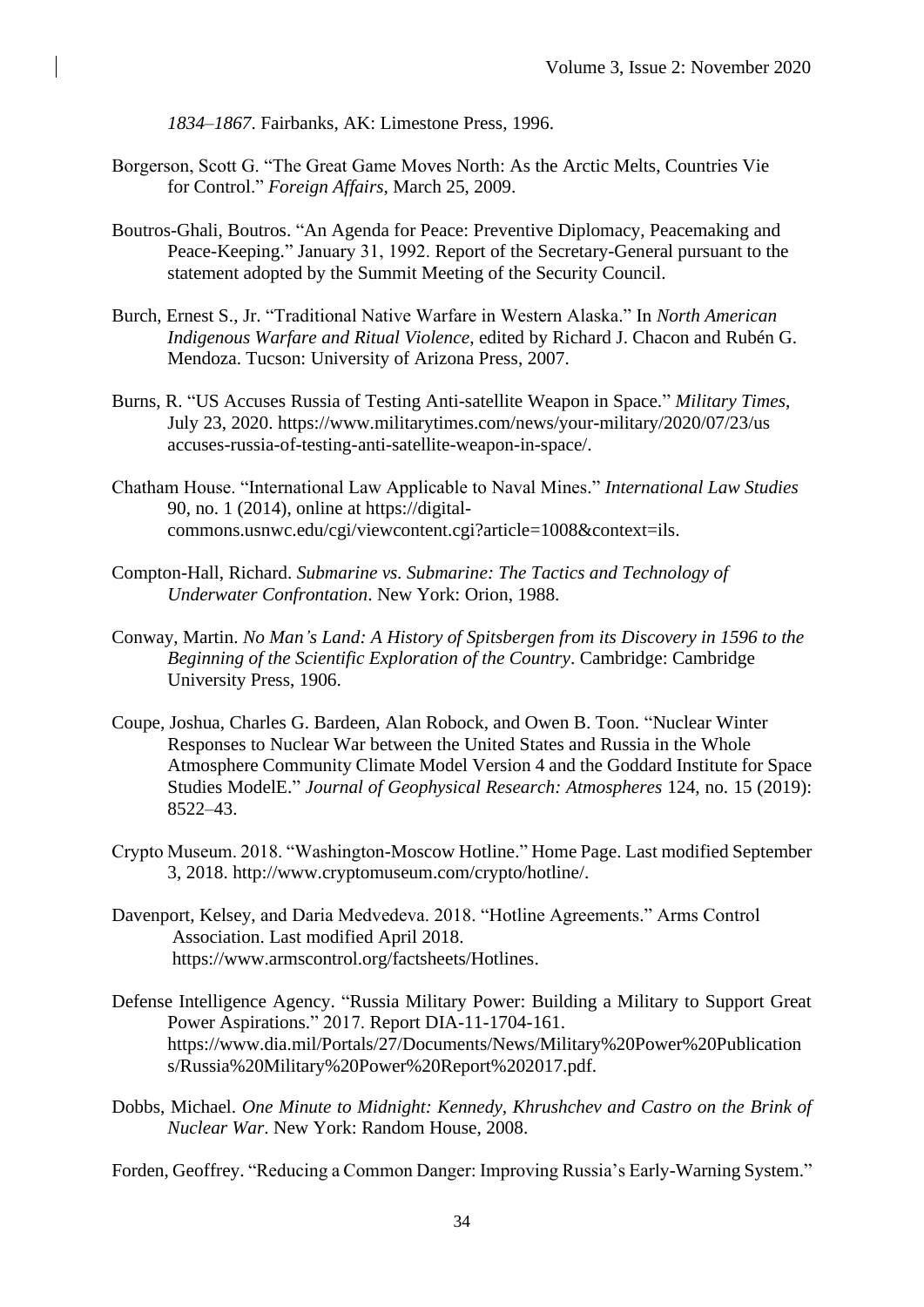Cato Institute, Policy Analysis Paper no. 399, May 3, 2001. https://www.cato.org/publications/policy-analysis/reducing-common-dangerimproving-russias-earlywarning-system.

- Forsyth, James. *A History of the Peoples of Siberia: Russia's North Asian Colony 1581 1990*. Cambridge, UK: Cambridge University Press, 1992.
- Fortna, Virginia Page. "Scraps of Paper? Agreements and the Durability of Peace." *International Organization* 57 no. 2 (2003): 337–72.
- Gouré, Leon, Foy D. Kohler, and Mose L. Harvey. *The Role of Nuclear Forces in Current Soviet Strategy*. Coral Gables, FL: Center for Advanced International Studies, 1974.
- Gregory, Barry. *Mountain and Arctic Warfare: From Alexander to Afghanistan*. Wellingborough England: Patrick Stephens, 1989.
- Griffiths, Franklyn. "Arctic Security: The Indirect Approach." In *Arctic Security in an Age of Climate Change*, edited by James Kraska, 3–19. Cambridge: Cambridge University Press, 2011.
- Grove, Eric, with Graham N. Thompson. *Battle for the Fiørds: NATO's Forward Maritime Strategy in Action*. Shepperton, England: Ian Allen, 1991.
- Hennessy, Peter, and James Jinks. *The Silent Deep: The Royal Navy Submarine Service since 1945*. London: Penguin, 2015.
- Hershberg, Jim. "Anatomy of a Controversy: Anatoly F. Dobrynin's Meeting with Robert F. Kennedy, Saturday, 27 October 1962." *Cold War International History Project Bulletin* 5 (Spring 1995). https://nsarchive2.gwu.edu//nsa/cuba\_mis\_cri/moment.htm.
- Hervey, John B. *Submarines*. London: Brassey's, 1994.
- Hoffman, Carl. "Orion the Hunter." *Air & Space* 9, no. 5 (Dec 1994/Jan 1995): 70–79.
- Hoffman, David. *The Dead Hand: Reagan, Gorbachev and the Untold Story of the Cold War Arms Race*. London: Icon Books, 2010.

Hornackova, Nikoleta Maria. "Hans Island Case." Master's thesis, Aalborg University, 2018.

- Hsiang, Solomon M., Marshall Burke, and Edward Miguel. "Quantifying the Influence of Climate on Human Conflict." *Science* 341, no. 6151: 1235367.
- Humpert, Malte. "Satellite Images Reveal New Russian Long-Range Radar in the Arctic." *High North News*, December 17, 2019. https://www.highnorthnews.com/en/satellite images-reveal-new-russian-long-range-radar-arctic.
- Intergovernmental Panel on Climate Change. 2019. "Summary for Policymakers." In *IPCC Special Report on the Ocean and Cryosphere in a Changing Climate*, edited by Hans-Otto Pörtner, Debra C. Roberts, Valérie Masson-Delmotte, Panmao Zhai, Melinda Tignor, Elvira Poloczanska, Katja Mintenbeck, Maike Nicolai, Andrew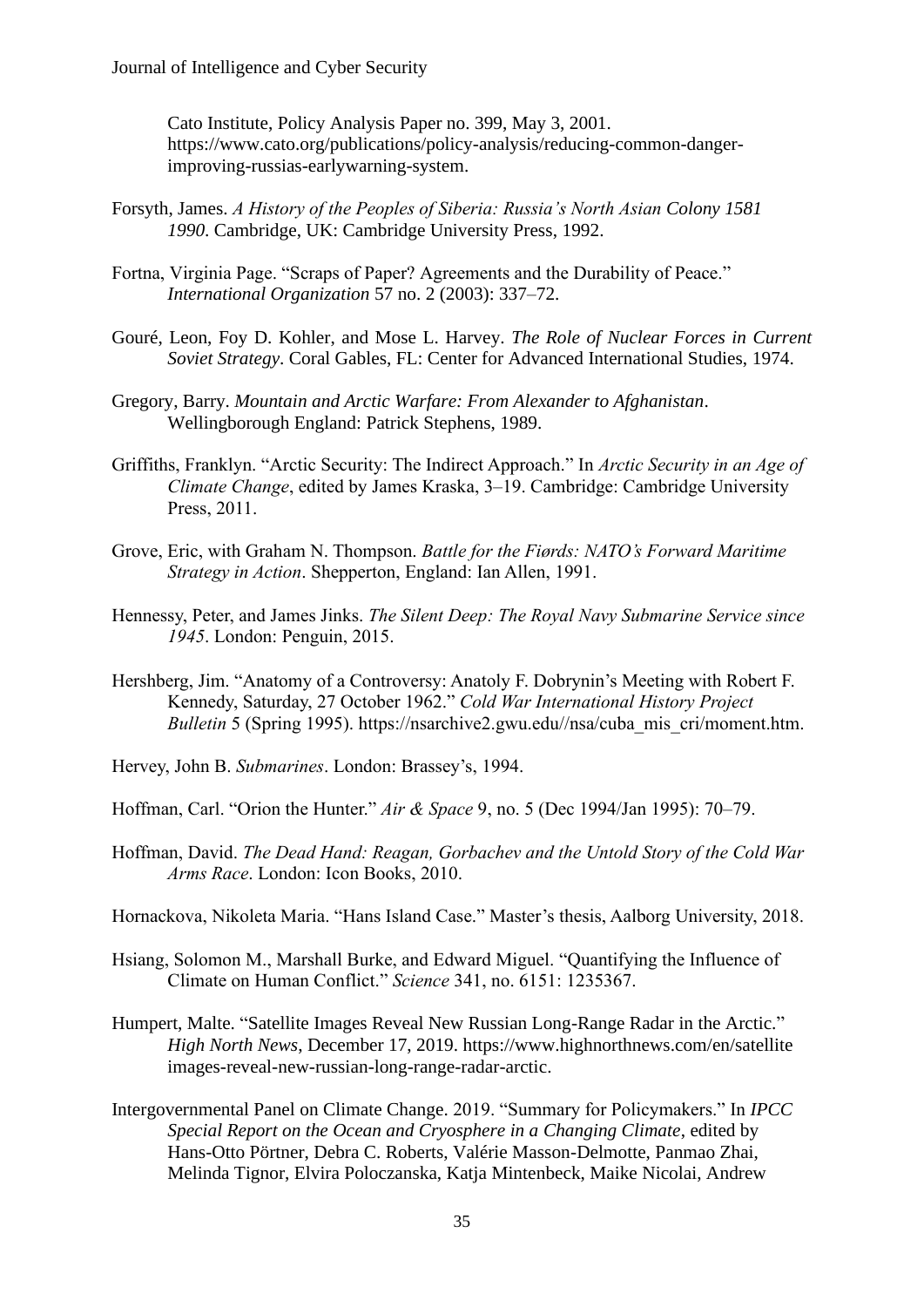Okem, Jan Petzold, Bard Rama, and Nora Weyer. https://report.ipcc.ch/srocc/pdf/SROCC\_FinalDraft\_FullReport.pdf.

- Jónsson, Hannes. *Friends in Conflict: the Anglo-Icelandic Cod Wars and the Law of the Sea*. London: Hurst, 1982.
- Kahn, Herman. *On Escalation: Metaphors and Scenarios*. Baltimore: Penguin, 1965.

Kipling, Rudyard. *Kim*. London: Macmillan, 1901.

- Kofman, Michael, and Jeffrey Edmonds. "Why the Russian Navy Is a More Capable Adversary Than It Appears." *National Interest*, August 22, 2017. https://nationalinterest.org/feature/why-the-russian-navy-more-capable-adversary-it appears-22009.
- Kringlen, Einar. "The Myth of Rationality in Situations of Crisis." *Medicine and War* 1, no. 3 (1985): 187–94.
- Kříž, Zdeněk, and Filip Chrášťanský. "Existing Conflicts in the Arctic and the Risk of Escalation: Rhetoric and Reality." *Perspectives: Central European Review of International Affairs* 20, no. 1 (2012): 111–39.
- Lajeunesse, Adam and Heather Exner-Pirot. "Hans Island: A Housewarming Gift?" *Northern and Maritime Security* no. 3 (June 2018).
- Le Marchand, Thomas. "Under Ice Operations." *Naval War College Review* 38, no. 3 (1985): 19–27.
- Lewis, Patricia M., Heather Williams, Benoît Pelopidas, and Sasan Aghlani. *Too Close for Comfort: Cases of Near Nuclear Use and Options for Policy*. London: Chatham House, the Royal Institute of International Affairs, 2014.
- Lieber, Keir A., and Daryl G. "The Nukes We Need—Preserving the American Deterrent." *Foreign Affairs* 88, no. 6 (2009): 39–51.
- Luzin, Gennady P., Michael Pretes, and Vladimir V. Vasiliev. "The Kola Peninsula: Geography, History and Resources." *Arctic* 47, no. 1 (1994): 1–15.
- Macias, Amanda M. "Here's what the US Should Do if Russia Launches a Nuclear Attack, According to the Top American Nuclear Commander." *CNBC*, March 21, 2018. https://www.cnbc.com/2018/03/21/heres-what-us-should-do-if-russia-launchednuclear-attack-gen-hyten.html.
- McCormick, Ty. "Arctic Sovereignty: A Short History." *Foreign Policy*, May 7, 2014. https://foreignpolicy.com/2014/05/07/arctic-sovereignty-a-short-history/
- Melbye, Jerry, and Scott I. Fairgrieve. "A Massacre and Possible Cannibalism in the Canadian Arctic: New Evidence from the Saunaktuk Site (NgTn-1)." *Arctic Anthropology* (1994): 57–77.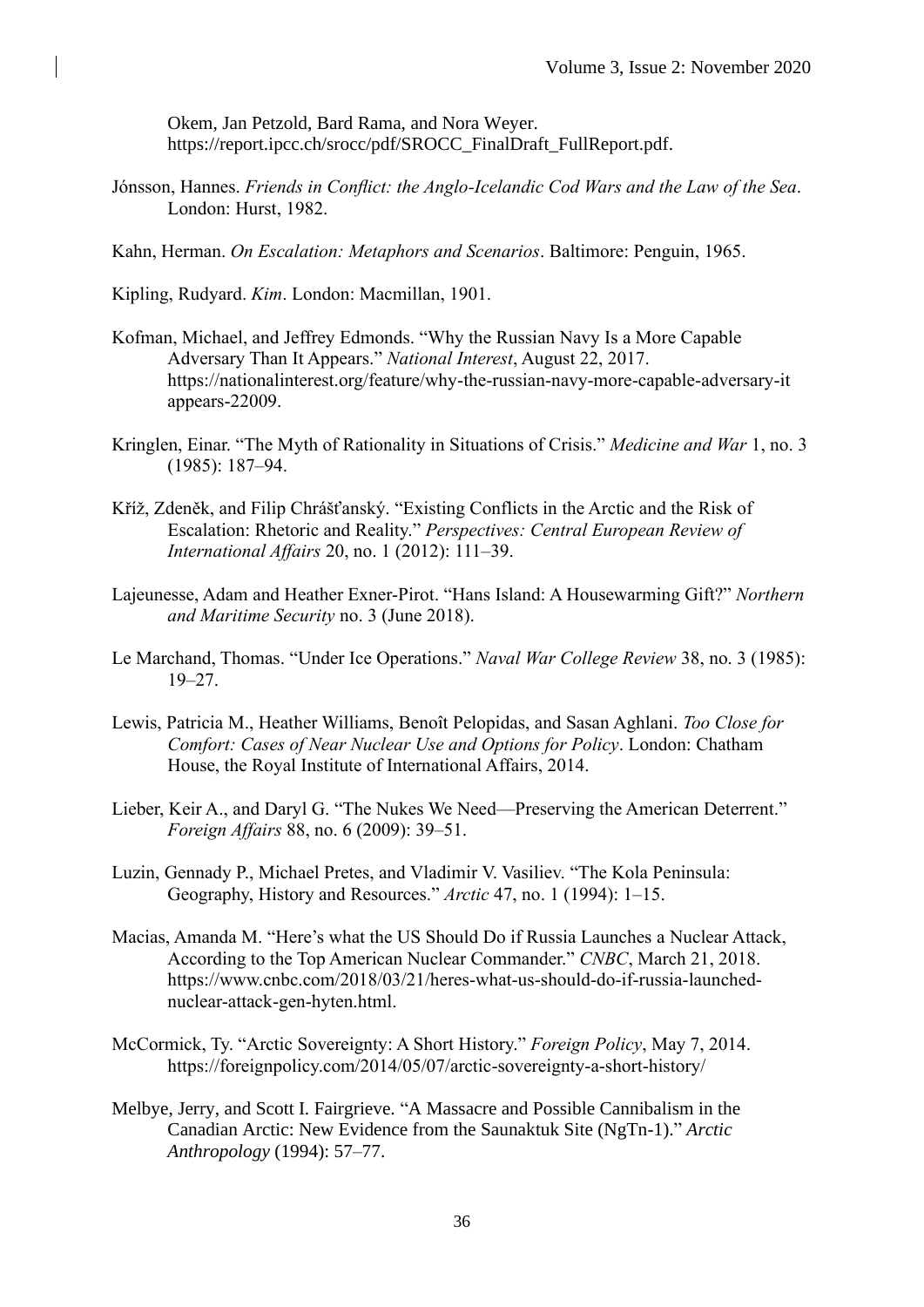- Meredith, Michael J. "Looking Glass Passes Torch." US Strategic Command Public Affairs Bulletin. *Air Force News*, September 22, 1998. https://fas.org/nuke/guide/usa/c3i/n19980922\_981443.html.
- Missile Defense Agency. "Upgraded Early Warning Radars, AN/FPS-132." Missile Defense Agency: Fort Belvoir, VA. 2016. http://www.mda.mil/global/documents/pdf/uewr1.pdf.
- Mitchell, David Joseph. "The American purchase of Alaska and Canadian expansion to the Pacific." PhD diss., Simon Fraser University, 1976.
- Morgan, Forrest E., Karl P. Mueller, Evan S. Medeiros, Kevin L. Pollpeter, and Roger Cliff. *Dangerous Thresholds: Managing Escalation in the 21st Century*. Santa Monica CA: Rand Corporation, 2008.
- Morgan, Gerald. "Myth and Reality in the Great Game." *Asian Affairs* 4, no. 1 (1973): 55–65.
- National Oceanic and Atmospheric Administration. "Japanese Mini Submarines at Pearl Harbor." [https://sanctuaries.noaa.gov/maritime/japanese-mini-subs/.](https://sanctuaries.noaa.gov/maritime/japanese-mini-subs/) Accessed November 8, 2020.
- Østreng, Willy. "Strategic Developments in the Norwegian and Polar Seas: Problems of Denuclearization." *Bulletin of Peace Proposals* 13, no. 2 (1982): 101–12.
- Parker, Peter. "Harry Patch: The Reluctant Hero." *Telegraph*, November 7, 2009. https://www.telegraph.co.uk/culture/books/6515443/Harry-Patch-the-reluctant hero.html.
- Pipes, Richard. "Why the Soviet Union Thinks It Could Fight and Win a Nuclear War." *Quadrant* 21, no. 9 (1977): 21–34.
- Plopsky, Guy, and Fabrizio Bozzato. "The F-35 vs. the VHF Threat." *Diplomat*, August 21, 2014. https://thediplomat.com/2014/08/the-f-35-vs-the-vhf-threat/.
- Posen, Barry R. "Inadvertent Nuclear War?: Escalation and NATO's Northern Flank." *International Security* 7, no. 2 (1982): 28–54.
- Prokesch, Steven. "Insuring 'War Risks' at Lloyd's." *New York Times Archives*, January 16, 1991. https://www.nytimes.com/1991/01/16/business/insuring-war-risks-at-lloyd s.html.
- Ramm, Alexei. "Russia Deploys Global System of Maritime Surveillance." *Izvestia*, November 25, 2016. https://iz.ru/news/647107#ixzz4QxkkRvIA.
- Read, Geoff. "World War One: A Fight for Freedom?" *ActiveHistory*, November 11, 2015. http://activehistory.ca/2015/11/world-war-one-a-fight-for-freedom/.
- Ritter, Scott. "The Trouble with Missiles." *Huffpost*, October 9, 2015. https://www.huffpost.com/entry/the-trouble-with missiles b 8272280?guccounter=2.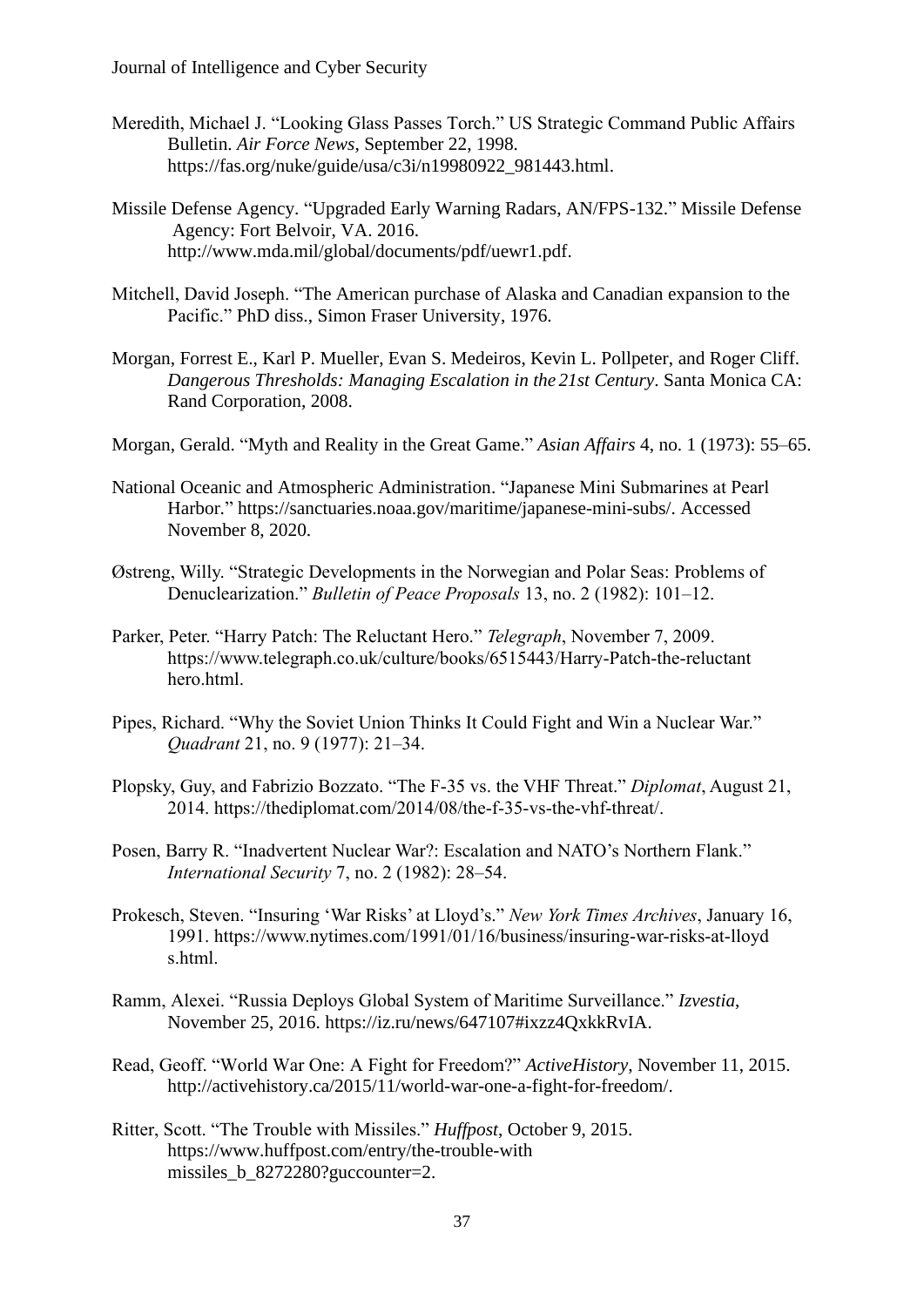- Roblin, Sebastien. "Japan's Midget Submarine Attack on Pearl Harbor Was a Suicide Mission." *National Interest*, December 7, 2017. https://nationalinterest.org/blog/the buzz/japans-midget-submarine-attack-pearl-harbor-was-suicide-23544.
- Roehrig, Terence. "The Northern Limit Line: The Disputed Maritime Boundary between North and South Korea." *National Committee on North Korea*, September 30, 2011. https://www.ncnk.org/sites/default/files/issuebriefs/NCNK\_Issue\_Brief\_NLL\_September\_2011.pdf.
- Rossiter, Mike. *Sink the Belgrano*. London: Transworld Publishers, 2008.
- Ryabikhin, Leonid. "Russia's NC3 and Early Warning Systems." *NAPSNet Special Reports*, July 11, 2019. https://nautilus.org/napsnet/napsnet-special-reports/russias-nc3-and early-warning-systems/.
- Sarkees, Meredith Reid. Undated. "The COW Typology of War: Defining and Categorizing Wars (Version 4 of the Data)." Correlates of War Project. https://correlatesofwar.org/data-sets/COW-war/the-cow-typology-of-war-definingand-categorizing-wars/view.
- Scott, Len, and Steve Smith. "Lessons of October: Historians, Political Scientists, Policy Makers and the Cuban Missile Crisis." *International Affairs* 70, no. 4 (1994): 659–84.
- Scouras, James. "Nuclear War as a Global Catastrophic Risk." *Journal of Benefit-Cost Analysis* 10, no. 2 (2019): 274–95.
- Sergeev, Dmitrii. "To See a Football from 8000km: How Russia's Air Defences Are Organized." *Zvezda*, May 17, 2015. https://tvzvezda.ru/news/forces/content/201505161418-5ky4.htm.
- Shi, David E. "Seward's Attempt to Annex British Columbia, 1865–1869." *Pacific Historical Review* 47, no. 2 (1978): 217–38.
- Singer, J. David. "Threat-Perception and the Armament-Tension Dilemma." *Journal of Conflict Resolution* 2, no. 1 (1958): 90–105.
- Sokolsky, Richard D. "The New NATO-Russia Military Balance: Implications for European Security," Carnegie Endowment for International Peace, March 13, 2017. https://carnegieendowment.org/2017/03/13/new-nato-russia-military-balanceimplications-for-european-security-pub-68222.

Sorensen, Theodore C. *Kennedy*. New York: Harper and Row (1965).

Stockholm International Peace Research Institute. *SIPRI Yearbook 2019*. Oxford: Oxford University Press, 2019.

Stoessinger, John G. *Why Nations Go to War*. Houndsmills, UK: MacMillan Education, 1985.

Stormark, Kjetil. "Russian Forces Exercised Attack on Svalbard." *AldriMer*, October 18,